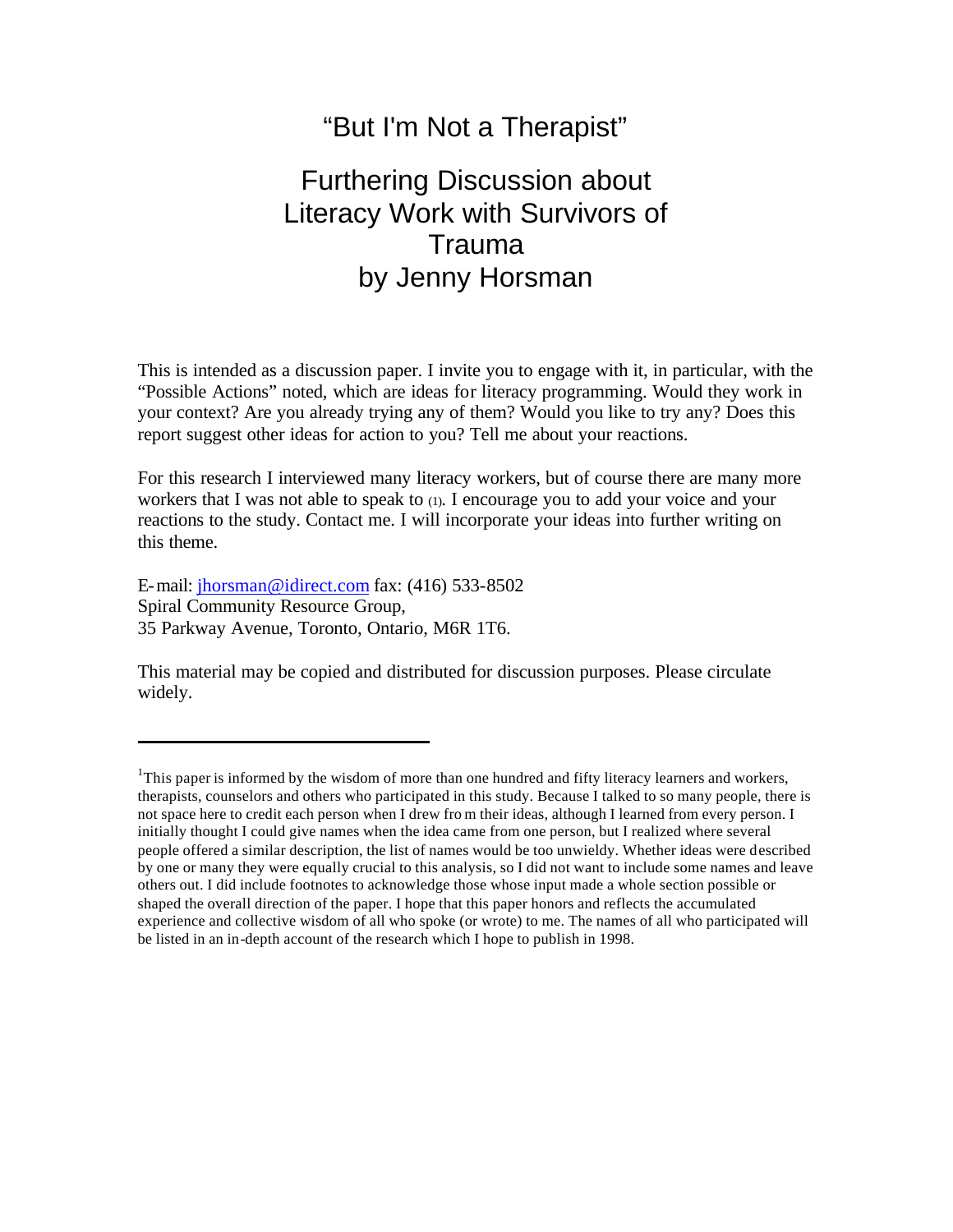# **Contents**

- [1 . Introductions](#page-2-0)  [Background to the Research](#page-2-0)  [The Research Process](#page-2-0) [The Deficit Model](#page-3-0)
- [2. Exploring Violence and Trauma](#page-4-0) [Violence](#page-4-0)  [Trauma](#page-6-0) [Canaries in the Mine](#page-7-0)
- [3. Looking at Learning in the Face of Trauma](#page-8-0) **Control [Connection](#page-9-0)** [Meaning](#page-10-0) **Conclusion**
- [4. Exploring Connections Between Literacy and Therapy](#page-11-0) [Linking Literacy and Counselling or Therapy](#page-12-0)  [Vicarious Trauma](#page-13-0)
- [5. Responding to Impacts of Violence in Literacy](#page-14-0)

**Presence** [All or Nothing: Living with Crises](#page-17-0) [Trust and Boundaries](#page-19-0)  [Safety and Telling Stories](#page-22-0) **[Conclusion](#page-23-0)** 

- [6. Trauma and Holistic Programs](#page-24-0) 
	- [Body](#page-25-0) [Mind](#page-26-0) [Emotions](#page-29-0) [Spirit](#page-29-0)  [Creating Balance](#page-30-0)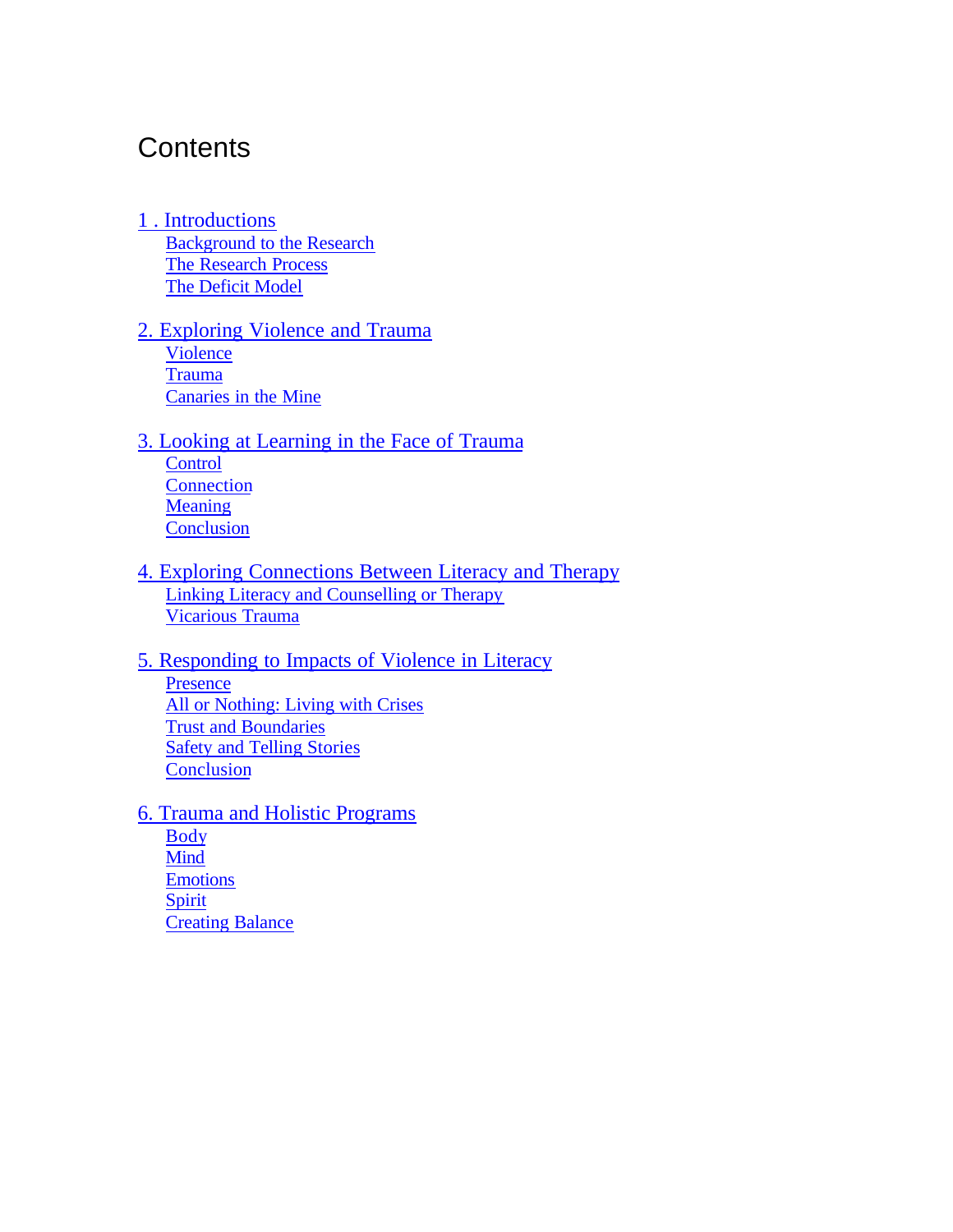# <span id="page-2-0"></span>1. Introductions

# Background to the Research

This report is a brief introduction to the findings of a research project sponsored by The Canadian Congress for Learning Opportunities for Women (CCLOW) and funded by the National Literacy Secretariat. Begun in October 1996, the research examined the impacts of abuse on women's literacy learning  $2$  and explored approaches to literacy programming in the light of these impacts.

Many years of research and practice in literacy, led me to a belief in the crucial need for research that would lead to more awareness and more talk about women's experience of violence and its impact on their literacy learning as adults. I argued in my proposal for funding:

If the impacts of violence are not adequately addressed in literacy programs there is a cost for learners, as they face barriers to successful learning; a cost to literacy workers, as they are frustrated by lack of knowledge about how best to support survivors in overcoming barriers to learning; and a cost to programs as a whole, as learners struggle to participate effectively as leaders sharing in running their programs.

As I talked to learners and workers, the frustration of learners who feel their failure to learn proves they are stupid, and of workers who feel incompetent and question what they could do better, confirmed the need for this study, and for changes to literacy work.

# The Research Process

I interviewed literacy workers, learners, counselors and therapists who were interested in reflecting on their concerns and experiences in relation to issues of violence and adult literacy learning. My main questions for interviewee's were:

- 1. What impacts of abuse do you see in your literacy program/your work?
- 2. How can/should literacy programs address these impacts of violence?

I identified key contacts in five regions (B.C., Prairies, Central Canada, Atlantic, and North) who identified women interested in talking to me. Over several months, I interviewed a wide variety of literacy workers, literacy learners, therapists, counselors and staff in various organizations in focus group sessions, individual interviews and through computer networks. Overall, I talked to approximately one hundred and fifty people, mostly women<sup>3</sup>.

As I talked to group after group of workers and learners, I was able to check out ideas from earlier interviews with the next group. I brought information from my sessions with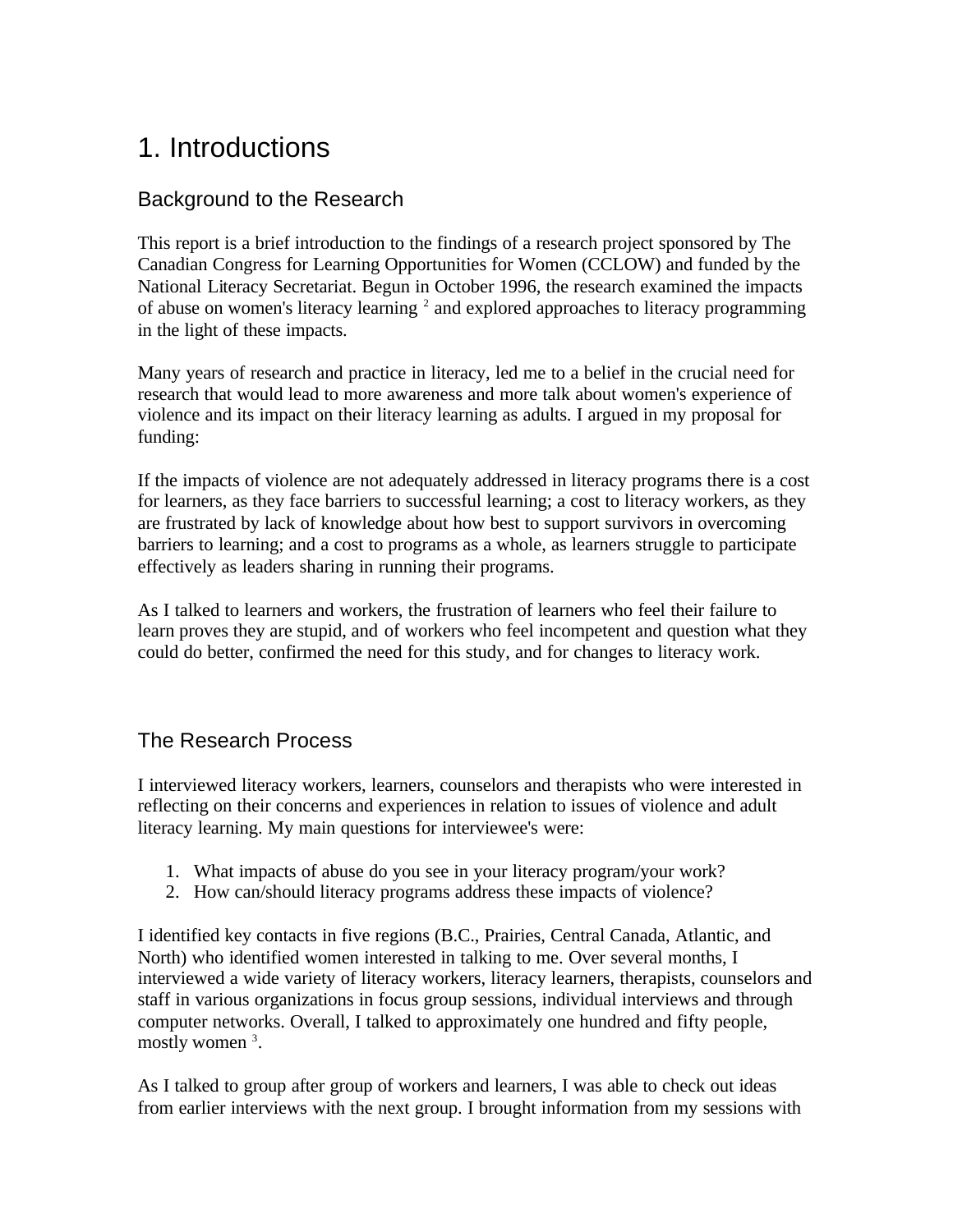<span id="page-3-0"></span>counselors and therapists to sessions with literacy workers, in order to explore whether the discourses of literacy work might obscure some impacts of violence, and whether therapeutic discourses might help reveal impacts that had previously gone unnoticed. The information gradually became more "layered", as women agreed and disagreed with each other, and responded to the analysis I began to make of what I was hearing.

3 The depth and length of "talk" varied widely, from as little as one interaction on a computer conference to as much as a weekend retreat, but most contacts were a single two to three hour meeting. Overall I interviewed nine groups of literacy workers (some groups also included counselors and people from other organizations) and met with some workers individually or in twos or threes from one program. I also interviewed five groups of literacy learners. I interviewed ten counselors and therapists individually, but a few more participated in groups with literacy workers.

## The Deficit Model

There is a common tendency in literacy work to slide into a deficit model. In societies where literacy is highly valued and part of schooling, it is easy for literacy work to frame the learner as the "problem", with a deficit of skills, and to lose awareness of the learners' strengths and knowledge, and of the socially-framed nature of the problem. In the deficit model, only the individual literacy learner needs to change, society can be left unaltered. This approach suggests that the learner simply needs to improve her literacy skills to fit into society, the "problems" will be solved and she will have access to social mobility in the "meritocracy." Analogies of literacy as a sickness or disease to be eradicated often signal this deficit approach.

During the process of the study I was enthralled by what I learned from the therapeutic field and how it could help us to work differently in literacy. However, I also struggled to avoid the ways in which that discourse could be a slippery slope to new deficit models for literacy work with those who have experienced violence. A therapeutic focus simply on individual "healing", implies that the person is sick and can be well. Ora Avni's words, as she speaks of survivors of the holocaust, state this strongly:

Yes, we want to "heal". Society wants to heal; history wants to heal. But, no, a simple "life goes on", "tell your story", "come to terms with your pain", or "sort out your ghosts" will not do. It will not do, because the problem lies not in the individual-survivor or not-but in his or her interaction with society... (Avni, 1995, p.216)

Sandra Butler has also eloquently critiqued "individualized, de-contextualized, and depoliticized healing" (1992).

<sup>2</sup> This study focused on women's experience of violence. Further studies are needed to explore the particularities of men's experience. However, many of the implications for literacy programming for women emerging from this research would also strengthen men's literacy learning.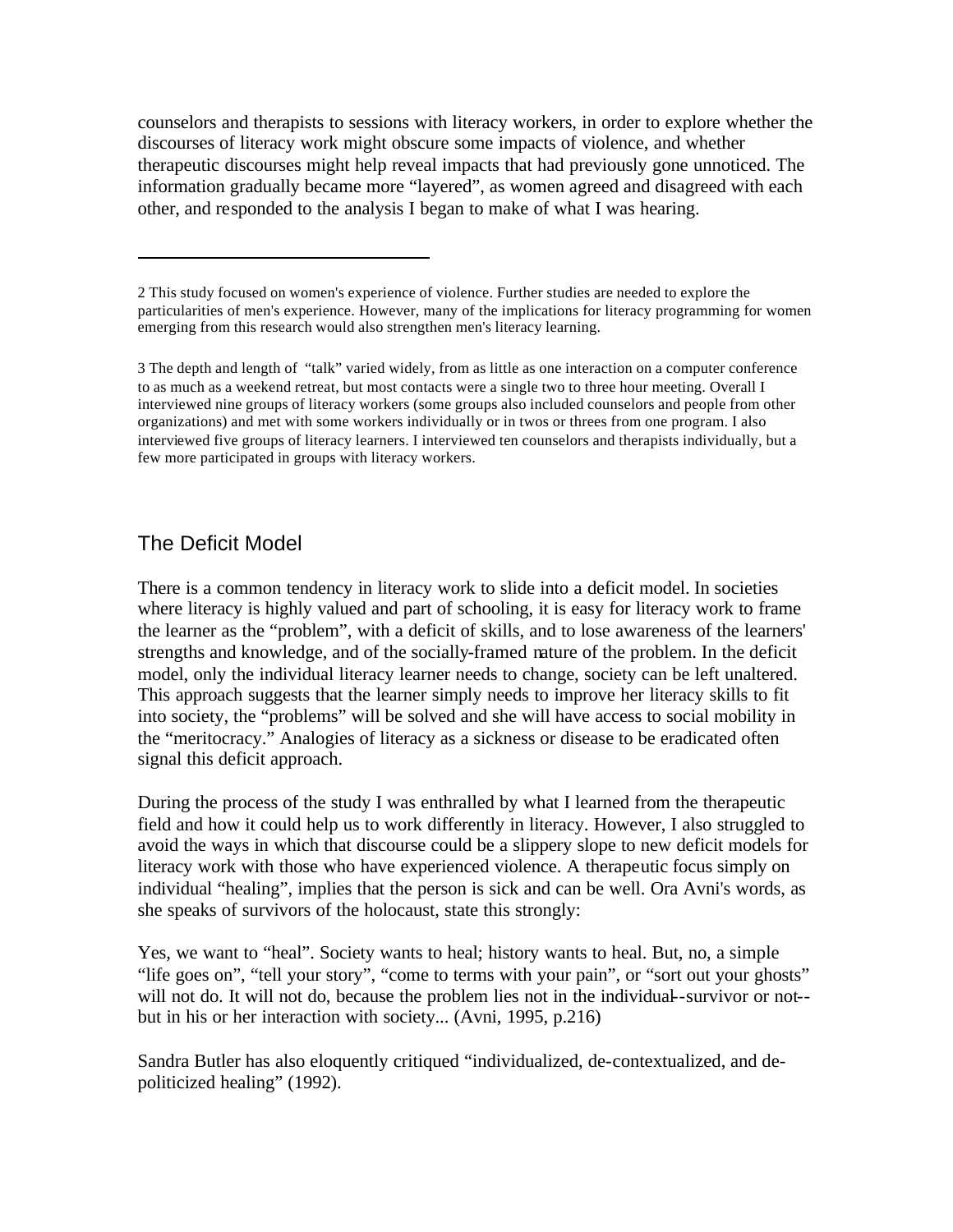<span id="page-4-0"></span>My study has revealed that "healing" is not an individual problem. It may not even be "abnormal" in this society for women to have experienced trauma. The goal of literacy work with those who have experienced trauma should not be simply to support their "healing" or to help them become well, or "normal." The study is not intended to encourage literacy workers to believe that they must learn to diagnose who has been traumatized and then treat them differently from other learners. Trauma survivors should not be seen as "poor souls" in need of healing. But, it is the responsibility of literacy workers, funders and others in the field to recognize that all literacy learning must be carried out in recognition of the needs of survivors of trauma. Those needs should be "normalized" as an everyday part of the literacy program. What those "needs"<sup>4</sup> look like and how they could influence literacy work will be examined in the rest of this paper.

# 2. Exploring Violence and Trauma

### Violence

In my interviews I heard about an enormous range of violence. I was told about childhood violence in the home and in school, about adult violence in relationships and in the classroom, and about the ways in which current and past violence impinged on the safety of learners and workers and on women's learning as adults. Workers frequently talked of how isolated they felt with the stories of violence, of their knowledge of the absence of safety for students, and of their fears that they, too, were not safe. I was disturbed by the prevalence of the stories and by the statistics about women and girls' experience of violence, which suggest that the experience of violence, rather than freedom from it, is "normal"

For some women violence already present in their lives "follows" them to school. Instructors, learners and counselors spoke of situations where women's decision to return to school had caused an escalation in the violence from the men in their lives. One worker said that when women get "uppity", male violence increases. Women may have decided to return to school in preparation to escape violence, but the immediate result is often that the violence gets worse. As the woman empowers herself, the man feels minimized and seeks to dominate by escalating his violence. This experience may lead women to drop out of the program. I heard of women who were being stalked - trying to learn while their husband was outside the school waiting for them - and of women who were struggling to continue to attend school and to learn, in the face of deepening violence. Many literacy workers spoke of knowing that women's erratic attendance was often due to violence.

<sup>4</sup> I want also to recognize throughout this study that, not only learners are survivors of trauma, but also literacy workers. Such experience will have impact on their work and teaching, just as learners' experiences have impact on their learning.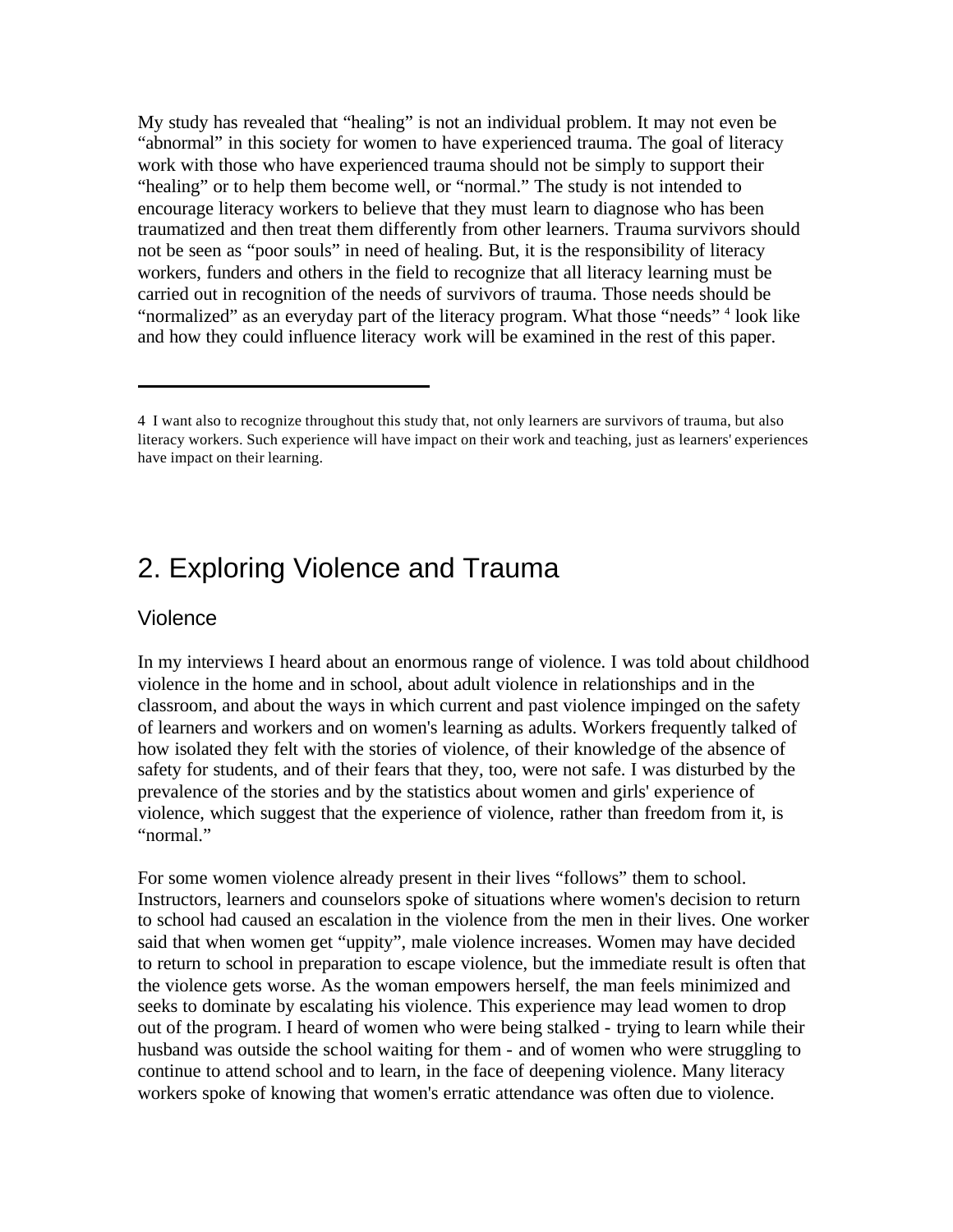Absences may be caused by men refusing women "permission" to attend regularly (or to do homework) or by men's physical attacks which can leave women ashamed to attend school with bruises that would reveal their situation, or with the injuries and ill-health that make attendance impossible. One worker said:

Another student just isn't coming because she's been beaten up so badly she can't walk!! I have seven women in this class - I know four are dealing with this stuff.

In programs where regular attendance is required to maintain a place or where students are funded, students who are experiencing violence can be dropped off support or out of the program, labeled as not "serious" or not ready to learn.

Women working with immigrant women, especially refugees, spoke about women who have left war-torn countries and who have experienced the violence and horror of attacks on themselves and their families. Some have endured arrest, imprisonment and torture. One counselor spoke of such women dealing with flashbacks, nightmares, disrupted sleep and depression as a result of their experiences and at the same time coping with problems of settling in a new country. They are too exhausted to learn. Immigrant women also have added deterrents against leaving violent partners. They may fear being alone in a foreign land, the disapproval of their community or experience difficulty with language. Language barriers, unfamiliarity with the system, fear of the police all make it harder or impossible for some immigrant women to access shelters or the "protection" offered by the legal system. If women have been sponsored by their spouse, they may fear being sent back to their country of origin, and may not be eligible for assistance in Canada. English programs for new immigrants do not routinely explain practical resources, such as shelters, when they are introducing other aspects of life in Canada.

Deaf students are also particularly vulnerable to abuse and to control by family members and spouses. Deaf women lacking literacy skills have less access to television, radio or books to learn information about resources or to learn information that might help them to value themselves. Workers suggested that the most common issue for Deaf women was control: control of their children, their cheques, their own movements. Workers in the Deaf community talked about their frustration of not knowing how to support women who were controlled and dependent with little say over their own lives. In particular, women who have not had the opportunity to learn American Sign Language can remain dependent on family members or spouses to interpret for them, making it harder for them to resist the ways they are controlled.

Intellectual disabilities can also increase women's vulnerability. Intellectually disabled women are more likely to be targeted on the street, and be dependent on care givers in the home or in group homes. Caregivers may be abusive. Even the assumption that a person cannot do something, may limit their potential to learn and decrease their self-esteem. The dependence women have on their caregivers may make it difficult for them to complain about any level of abuse, put-down, or exclusion and the consistency of such treatment may mean it is all they know, and so appears "normal". Adult learners who were labeled intellectually disabled as children and sterilized without their consent, or placed in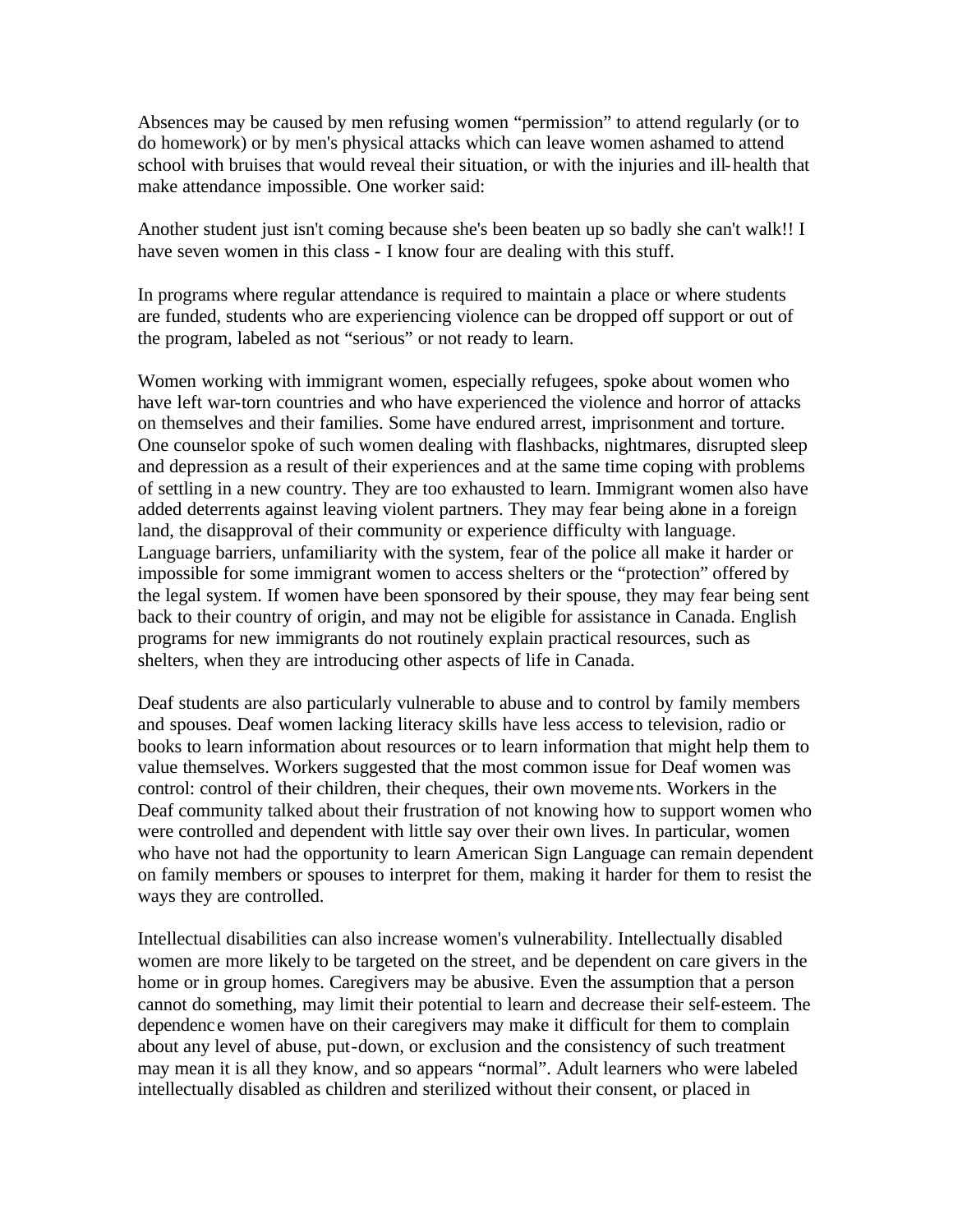<span id="page-6-0"></span>institutions where they were mistreated in many ways, are not uncommon in literacy programs.

Workers who worked with women who were homeless spoke of the ways in which men pull women in an out of homelessness. The line between being homeless or not may be as simple as whether they are in a relationship with a man who has accommodation. In Ontario, if women on social assistance have a male partner, or share accommodation with a man, the social assistance cheque usually goes to the male - unless the woman can prove he is not paying the rent - giving him complete control of their joint income<sup>5</sup>. The dependence this entails makes women more vulnerable to abuse. Workers talked about the tension between men as defenders of "their" women from other men on the streets AND also as their abusers.

### Trauma

During the study, I shifted from speaking about "violence" to using the term "trauma." When I spoke of violence I was continually asked what particular form of violence I was talking about. I preferred the term trauma, as the emphasis of the term is on the reaction of the person, and draws the focus away from the degree or amount of violence experienced. Judith Herman provides a clear definition of trauma:

Traumatic events overwhelm the ordinary systems of care that give people a sense of control, connection and meaning. Traumatic events are extraordinary, not because they occur rarely, but because they overwhelm the ordinary human adaptations to life... They confront human beings with the extremities of helplessness and terror and evoke the responses of catastrophe. (Herman, 199 p.33)

However, this therapeutic term created its own problems by taking attention away from the agent that causes the trauma. The therapeutic literature draws attention to the impact of trauma, which leads a person to experience subsequent violence as also traumatic.

They have an elevated baseline of arousal: their bodies are always on the alert for danger. They also have an extreme startle response to unexpected stimuli, as well as an intense reaction to specific stimuli associated with the traumatic event. (Herman, p. 36)

This awareness seems valuable to help workers realize that loud and aggressive talk in the classroom, for example, might evoke extreme terror in some learners, or to notice that many learners, as they told me, experience government pressure to get into the workforce

<sup>5</sup> Although women who receive disability allowances, or who can show that there are chronic problems in paying the rent, may be able to receive their own cheques, recent legislative changes will make it harder for women to avoid the judgment that they are living in a "spousal" situation with a man, who is always judged to be the "head of household."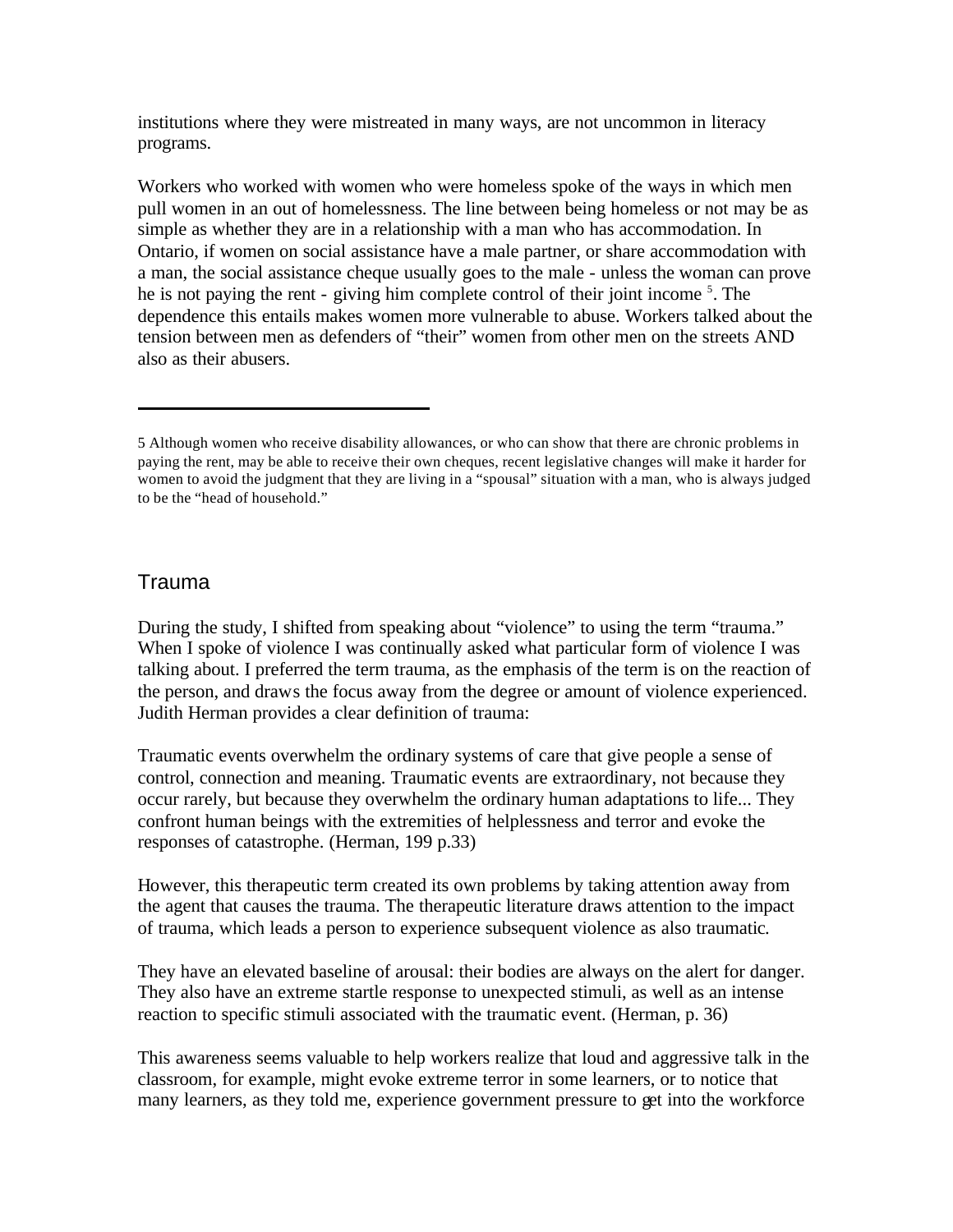<span id="page-7-0"></span>as controlling and terrifying. Learners described how it brought back earlier experiences of being abusively controlled. However, therapeutic literature suggests that this sensitivity is abnormal in comparison with some assumed "normal" level of arousal. Events which provoke a reaction are described as "minor stimuli" (van der Kolk et al. p.3). The perspective on how major the stimuli "really" are, is that of someone who has not experienced trauma. The survivor would not describe the stimuli as "minor." I think it is crucial to be able to recognize therapeutic descriptions of the impact of trauma to understand major reactions to levels of violence (that some might see as minor), AND also to question the implication that "healing" from trauma is a process of no longer reacting "unreasonably," and of moving from abnormal to normal.

## Canaries in the Mine

The concept of survivors as the "canaries in the mine" helps to shift the unproblematic sense of what is ordinary and healthy, and whose judgment of how serious the violence is should count<sup>6</sup>. Miners carried canaries (or sometimes other birds) into a mine to provide an early warning system for lethal gas. The birds were more sensitive than humans to the gas - low levels were toxic to them.

When the birds keeled over, they were not seen as overreacting. Their reaction to the gas was a valuable warning. Even though the miners could not sense the gas, it was present, and they knew they should leave the mine before the levels also became lethally toxic to them. If we view traumatized women's reaction to "lower" levels of violence as a warning that violence is toxic to us all, rather than assessing that women need to lessen their reactions and get them under control, we would see those reactions as useful warnings that societal violence needs to be brought under control. Several survivors I interviewed described the sensitivity they felt they had gained from experiencing trauma as a valuable asset. They spoke, for example, of their sensitivity to "reading" the danger in a situation, or their ability to sense someone's intentions. Some suggested that their experience would be very different if their sensitivity were valued and sought out, rather than feeling that they must hide it and act "normal," disguising their discomfort.

In the literacy field, as in the rest of society, there seems to be little focus on the extent of women's experiences of violence. This silence allows the preservation of the implication that a "normal" life is one in which violence is not experienced.

## Possible Actions:

• Programs/literacy organizations and networks could initiate and encourage discourse about violence, in women's lives both outside and inside the classroom so that an awareness of the issues is built into all programming. This might include a whole range of ways of making the issues visible, such as: workshops for staff, volunteers and learners, posters, emergency phone numbers on view, safety audits and strategies, materials, curriculum on issues of violence....... .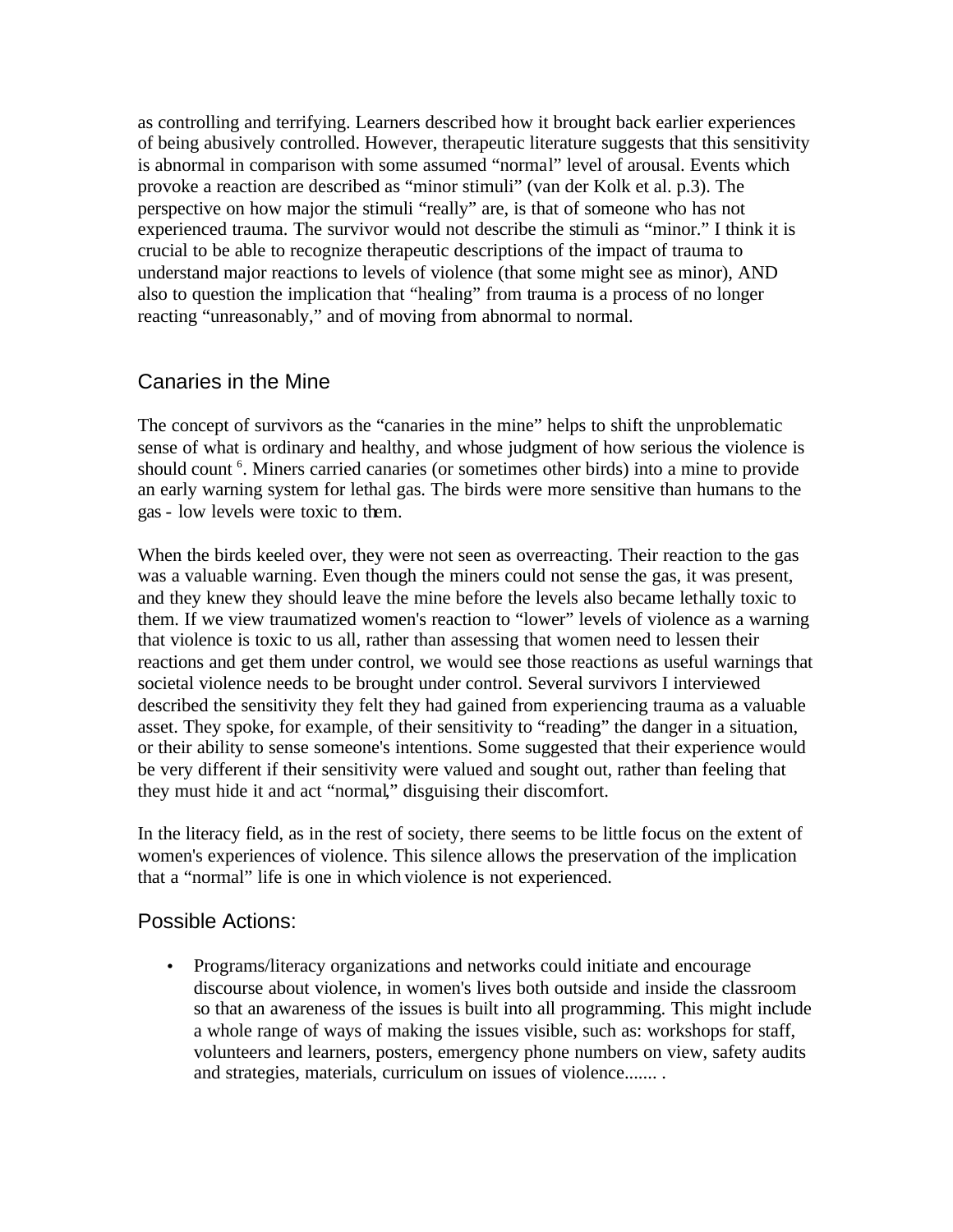- <span id="page-8-0"></span>• Review attendance policies and program expectations to ensure that they do not create further barriers to the participation of women who are experiencing, or have experienced, violence.
- Examine program approaches and policies to assess whether they perpetuate women's dependence and vulnerability or support women in developing greater personal power.

6 Thanks to Susan Heald (1997) for this concept of the canaries in the mine, and for many discussions that helped me see how easily I can slip into accepting up-problematically what is normal and abnormal and seeing health as no longer "overreacting".

# 3. Looking at Learning in the Face of Trauma

As mentioned, Judith Herman's definition of trauma states that trauma is caused by events which "overwhelm the ordinary systems of care that give people a sense of control, connection and meaning" (Herman, 1992, p.33). Many writers have suggested that therapy for trauma victims should be directed at helping the survivor to regain a sense of control, meaning and connection in her life. This observation helps us see where an overlap between literacy and therapy may occur, even if programs are not aware that learners have experienced trauma or that the literacy involvement can be therapeutic. Issues of control, connection and meaning are central to literacy learning.

## **Control**

Trauma entails being controlled by others and being out of your own control. One of the effects of trauma is that control becomes a complex and difficult terrain. Seeing that women continue to struggle with control - feeling that they can't have it, trying to hold on to it, not wanting to be responsible - may be crucial to understanding some of the interactions which take place in a literacy program. This might begin to reveal why many of our approaches in literacy often lead to explosions, conflict and various tensions and difficulties. Many literacy programs seek to be learner-centered, to encourage learners to set goals and take a role in running programs by sitting on committees and boards of directors. All these processes take learners into that same fraught terrain of control, but at best, only limited support is provided for learners to learn to navigate their own processes of being effectively in control. Asking learners to "take control," while failing to help them to explore safely what that means or support them in learning about control, sets learners up for failure. Yet what adequate support would look like, has yet to be explored.

Several literacy workers talked about the importance of the program putting as much control into learners' hands as possible, at the same time as exploring questions of control with learners. Depending on the structure of the program learners may be able to start and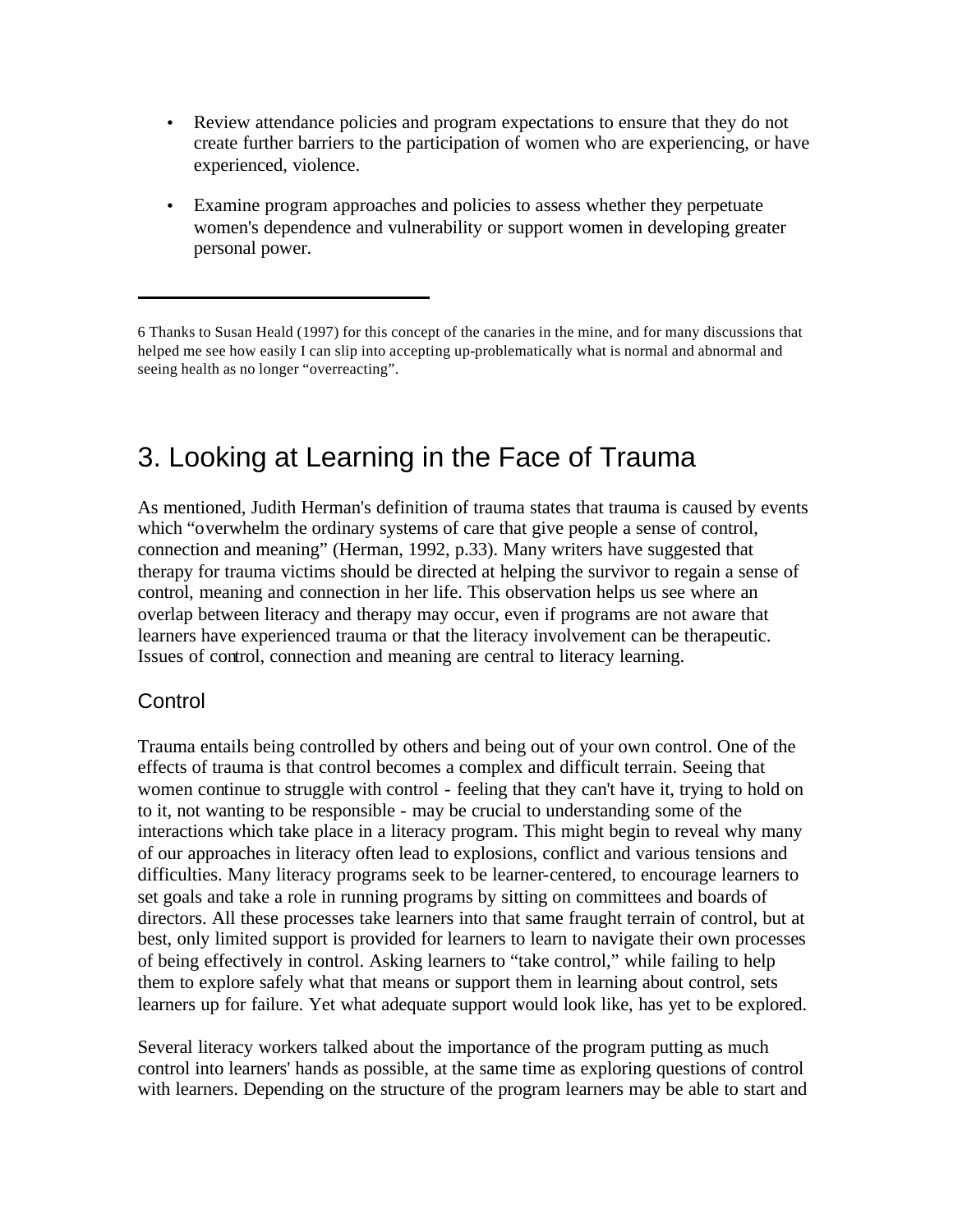<span id="page-9-0"></span>stop when they choose, to move on to new work, or back to old when they are ready, to choose whether to follow up their own interests or work on class material. At the bare minimum, when learners start and stop, perhaps several times, it is important that program workers recognize that they may be exploring taking control, and leaving when they are uncomfortable. A literacy worker may need to be cautious, not to push someone to continue, or to reject and judge them for stopping. The stance that respects a learner's choice AND maintains a link to encourage her to return is a sensitive balance.

Supporting learners in learning how to control their own pace of work and choose the work they are ready for can be an important step in exploring control for many learners. Recognizing the importance of learner control might suggest that a program which encourages learners to be fully in control of their own learning would be an ideal method for learners to regain a sense of control. However, counselors and therapists often suggested that too much freedom can be scary and difficult, particularly for those who have not had much experience being in control. It may also be that a program which looks structureless and open for learners to control has hidden layers of expectations and judgments about what "proper" participation looks like. A combination of boundaries, structure and freedom for a student to exercise some control may be a crucial, but difficult, balance to find. The challenge of teaching learners to set goals and make choices needs to be part of the literacy learning.

## **Connection**

Learners and workers spoke often of the value of the literacy group as a place of connections. But the connections around shared experience of violence are not often made. When I interviewed one group of learners, one learner did not want to be part of the group, she said she was too scared to talk in a group. However she came at the group time by mistake and was quickly drawn in by the other students. She began to tell her story and they told pieces of their stories to help her believe that she too would come through and could cope alone with small children. By the end of the session they had exchanged phone numbers and agreed to baby-sit each others' children and offer whatever support was needed. These women showed the value of connection for support to help each other "hang in there" when school, single parenting, living on welfare, dealing with stalkers and intrusive memories all felt too much. But they were all adamant that if a support group for survivors was held they would not go because they would not want to be seen attending. They said they were scared to be seen coming to the interview session and had ducked in the door quickly hoping no one would see them. Yet the value of connecting with others with a shared experience was clear, when they quickly stopped talking to me and began talking to each other.

Connection requires trust. Speaking/listening and reading/writing are also about connection to others and trust that it is possible to communicate something. Several learners talked about the "smiling face" as a way of hiding the pain that they were experiencing. They spoke of not telling or writing about their abuse in the program because they wanted to protect those who had not experienced violence from the horror of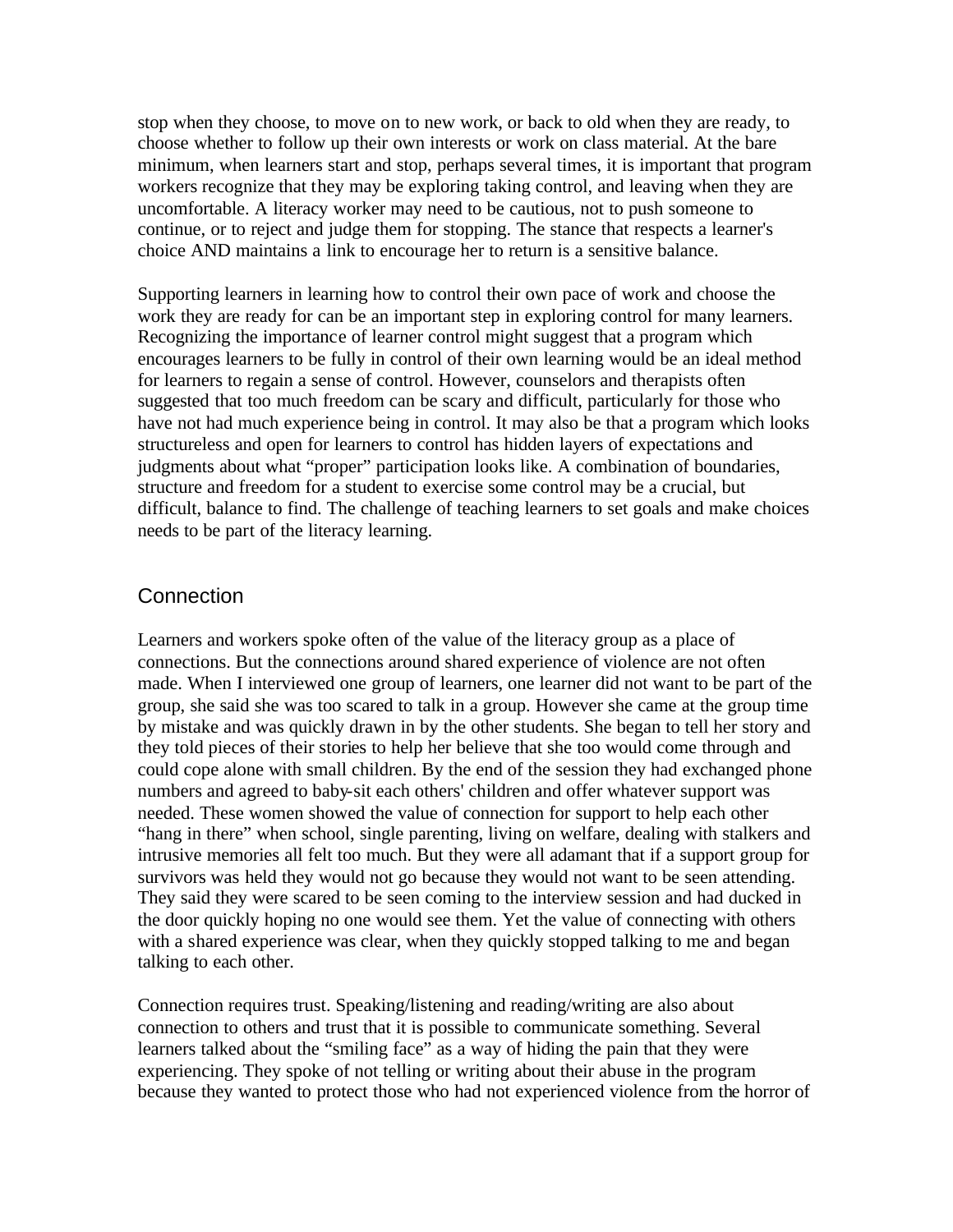<span id="page-10-0"></span>hearing about such experiences, and because they were afraid that they would be judged. During the interview session I held with members of a women-only group that had been working together for some time, one woman spoke about her experiences of violence for the first time. At the end of the session she talked about how good she felt to have spoken out and immediately began to write. She gave me a copy and later turned her writing into a piece for publication in a collection of student writings.

During the interview session she, and other women, talked about how hard it is to share such stories of violence with other women. This led to workers suggesting that workshops would be useful to educate everyone about issues of violence. Workshops might help all program members to be sensitive to the range of needs of those who have experienced violence. Participants might be less likely to judge survivors critically, less likely to ask: "Why don't you (or why didn't you) just leave?" and be more prepared to change their own behavior if necessary, in order to help make the program a safer place for everyone to build trust and make connections.

### Meaning

The loss of meaning in life that Herman refers to may also lead learners to have difficulty dreaming of possibilities or imagining goals. Learners often have difficulty trusting their own knowledge, perhaps not surprisingly, as there is so little support in society for the meanings many women make from their standpoint. Many learners have enormous difficulty finding meaning in a text, even when they are able to decipher the words. Much of this difficulty may be about limited vocabulary, and lack of experience with a wide variety of words, but the concept of loss of "meaning" suggests new questions. For women who have experienced violence, it is particularly crucial that they have opportunities to name their own experiences, create their own meanings of their lives and have those meanings validated. Such work might support learners to generate complex and relevant goals and meanings in texts and in life.

## **Conclusion**

Some literacy workers suggested that learners who have issues they need to "heal" should be referred to a therapist or counselor. For some women that may not be an option: they may feel it is not acceptable to spend time on their own needs; there may be no appropriate counseling available in their community or the form of counseling available may not be a mode they can work with. Some women may have worked on their issues from trauma, or they may be accessing counseling at the same time, but the issues do not simply go away because the session is for "literacy" not "therapy". Several literacy workers spoke strongly about the need for a recognition that issues that surface in literacy may need to be addressed there (perhaps as well as being addressed elsewhere) and an awareness that even if learners do not disclose histories of abuse, issues that result may still be present in the literacy group and program. Programming needs to be designed to take into account the possibility that control, meaning and connection may be complex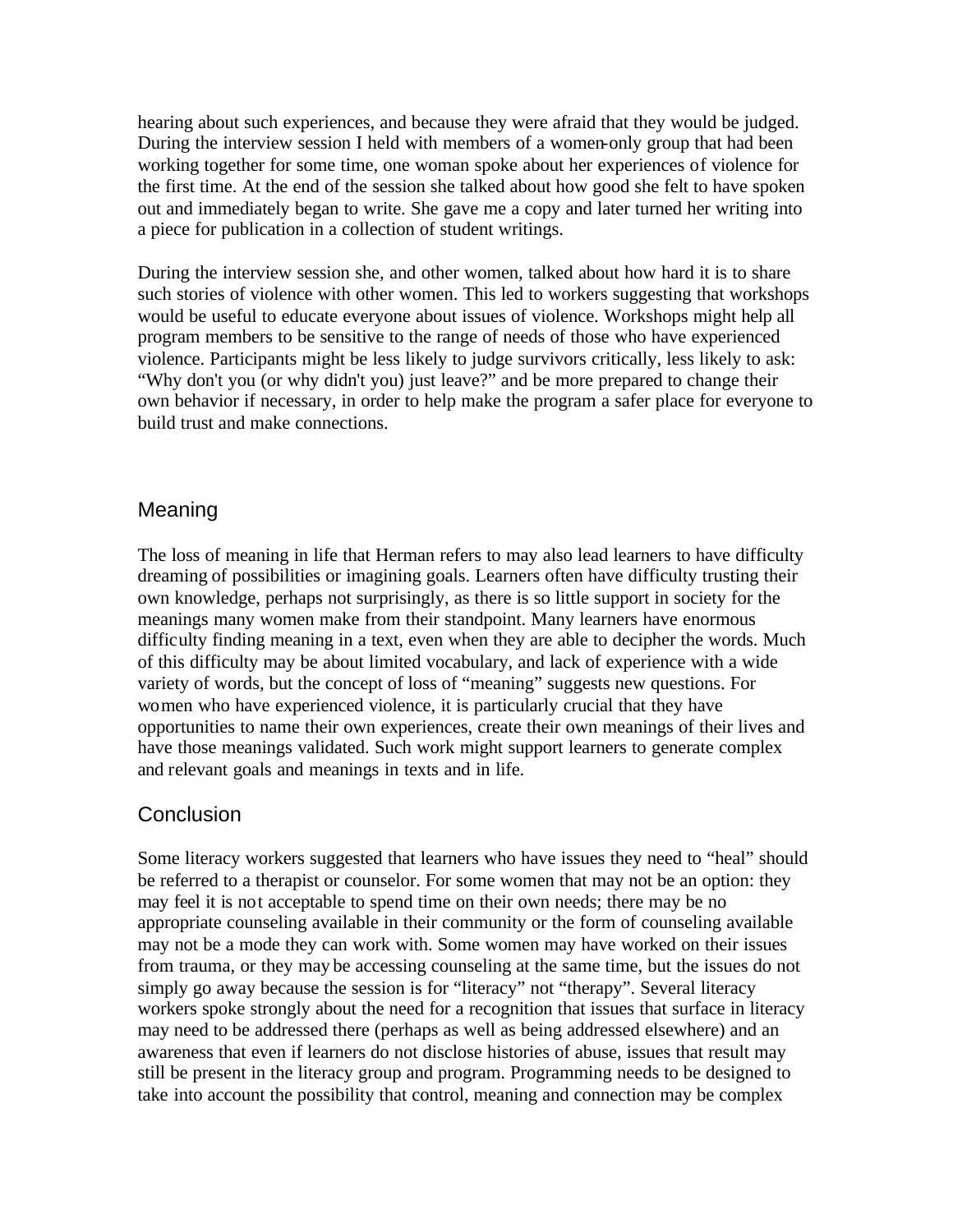<span id="page-11-0"></span>and difficult terrain for many women and creative approaches need to be developed to help women to explore these difficult areas. Learners may be healing through their participation in the literacy context and the creative possibilities incorporated into the learning process may simultaneously enhance learning AND healing.

### Possible Actions:

- Initiate discussion in the literacy community about issues of control, meaning and connection and the implications for all aspects of literacy work.
- Open up discussion in classes, groups and programs widely about control and difficulties with control.
- Create openness to allowing learners to pace their own learning in a variety of ways.
- Generate creative options to make it possible for learners to control their learning within a structured framework. Eg. Team teaching to create "inhale" and "exhale" rooms, where learners can make their own choice whether to "inhale" new material or "exhale" their own work, or work they want to finish.
- Create clarity about expectations and clear guidelines for learners in less structured situations.
- Offer workshops to teach processes of making choices, visioning and building towards goal setting and taking control over learning.
- Explore the implications of issues of control, meaning and connection for learner leadership activities and participatory education practices broadly in literacy programs and networks.
- Assess possibilities for forming viable support discussion groups for women learners/survivors and facilitate the start up of such groups.

# 4. Exploring Connections Between Literacy and Therapy

# Linking Literacy and Counseling or Therapy

Many questions were raised as I thought about the needs of survivors of trauma and the resources that might support their literacy learning; Should there be links between literacy and counseling? If so what form should "links" between these two areas of work take?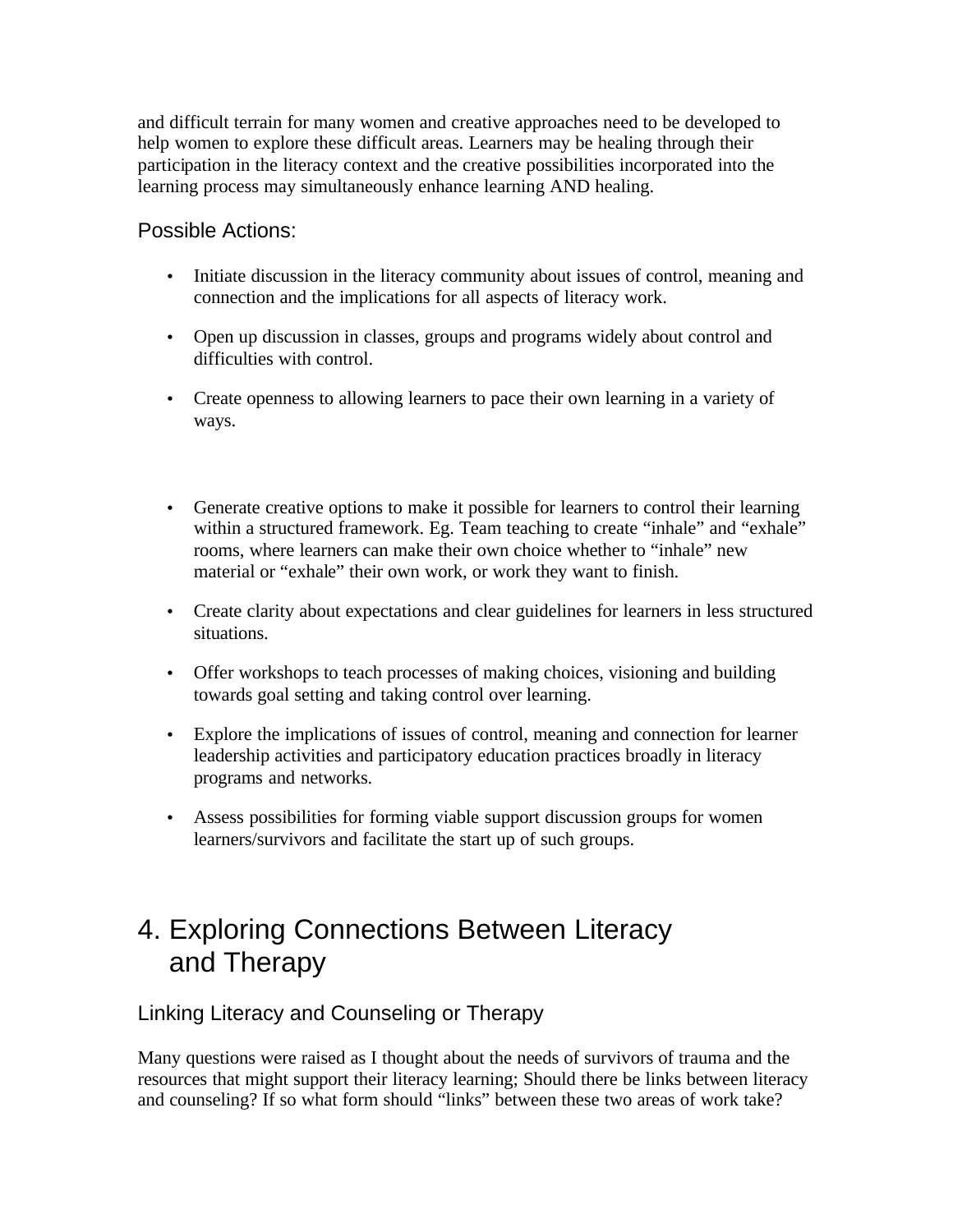<span id="page-12-0"></span>Should literacy workers refer students to counseling? Should counseling be offered in conjunction with literacy programming? Should literacy workers be able to provide counseling?

I heard repeatedly about workers who felt pressured to counsel and support students in crisis and who felt inadequately prepared or trained to do so. I heard often of learners (sometimes from learners themselves) overwhelmed by their experiences of violence in the present or the past, and that they considered such experience a barrier to learning. I was told that learners often had nowhere to take these accounts. It therefore seemed crucial that literacy programs recognize that some learners will be dealing with issues of trauma and may need access to culturally appropriate counseling. To respond to this need, the minimum that programs must do is to thoroughly assess what counseling is available in their community. This would enable them to offer adequate referrals to suitable services, for learners who are struggling with issues that might make counseling appropriate.

Workers should ideally also assess what capacity is needed within the program to foster good links to the counseling services in the community and to provide solid support for learners who continue in the program while they also seek counseling. Where existing services are inadequate or inaccessible, programs could offer counseling in the program independently or in collaboration with local counseling services. During the study it became clear that although a wide range of types of counseling and therapy exist, services available for free are often extremely limited. Often only short-term or group counseling is available at no charge and there are frequently lengthy waiting lists.

Interviews with counselors, therapists and staff connected with the shelter movement made clear how little awareness of literacy issues many people in this field have. Current shifts within the shelter movement to consider offering a broad range of services in a storefront setting, led some of the women I interviewed to suggest that they needed to think through possible links, both for referrals to literacy programs and for the types of educational groups they should offer on-site. Literacy workers and learners should educate the shelter movement about existing literacy programming and explore educational links with shelters.

There is also a need for education for counselors and therapists about literacy issues, so that a lack of awareness of the limited literacy skills of many women, or belief in common stereotypes and prejudices about illiteracy and "illiterates," do not shape counseling interactions.

Various types of links with counseling services were discussed by interviewee's in different situations. One counselor told me that she felt it was crucial that programs did not just refer students to counselors but also supported them within the program. Instructors in colleges thought they would invite counselors into their classes to talk about their work and the counseling services available for students in the college. Workers in other situations needed information about the services available in their community that students could access or wished they had funds to offer services on site. A subtle, but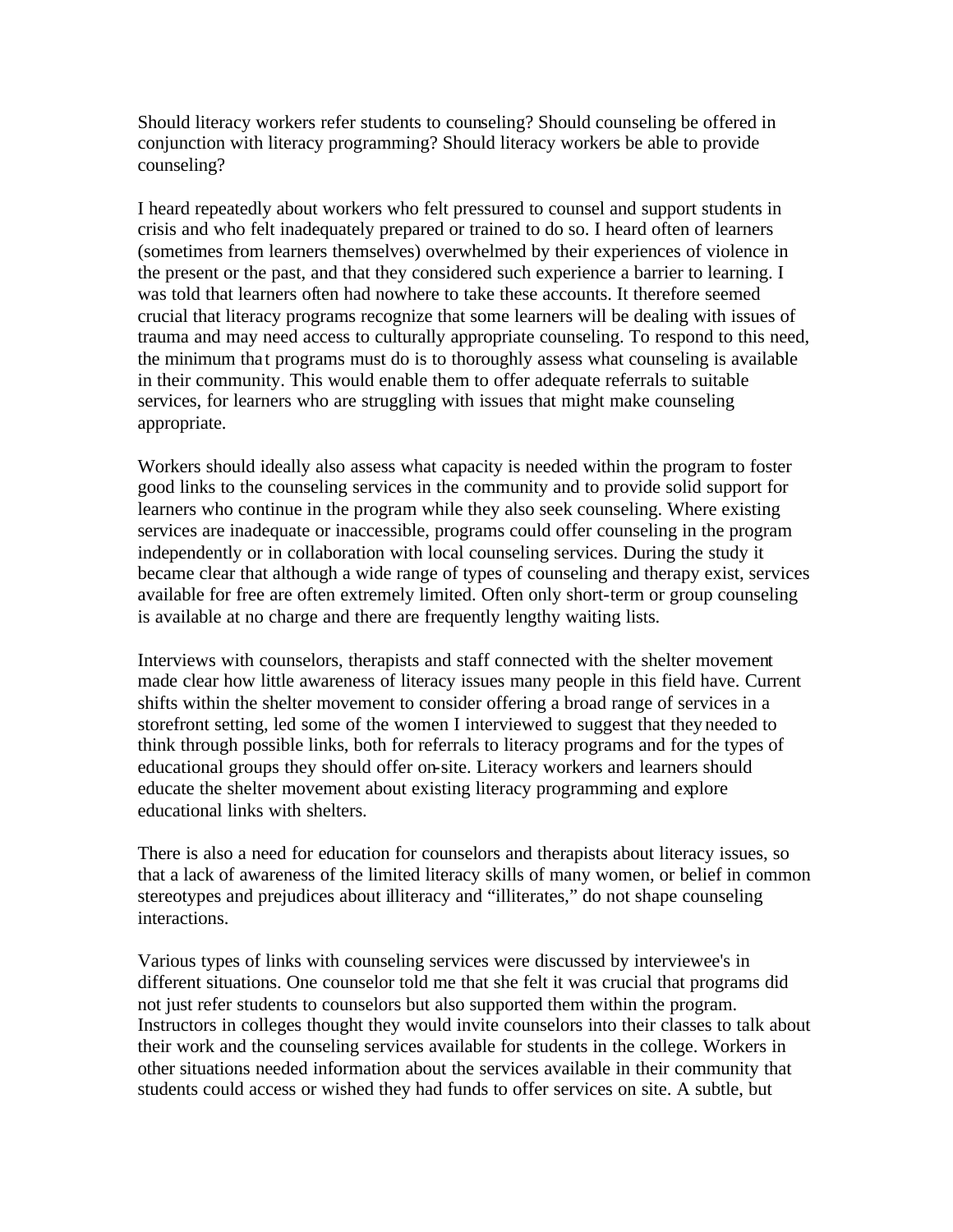<span id="page-13-0"></span>important shift, prompted by the discussions about possible links, was that learners in fulltime programs who spent time seeing a counselor should be judged, not as missing time in the program, but as doing work to further their learning.

Recognition of the aptitudes and interests of literacy workers, within programs could permit some workers to focus more on the counseling needs of learners. Depending on the type of program, this might mean that such workers could have more responsibility for referral, or that they could provide support to other workers hearing disclosures or for learners who are accessing counseling. Such roles would certainly mean that workers would need opportunities for support and debriefing. However, even if some workers take on specific roles, all workers need to know something about the issues, so that counseling does not become something pushed off to one worker and so remain "outside" the literacy frame.

Few literacy programs currently explore possible links with programs which offer counseling, or even with counseling departments in their own institution. Programs rarely consider ways to build greater visibility for counseling services or more creative alternative possibilities for learners to access suitable counseling or other supports. Knowledge of counseling within a program and strong links with counseling services, internal or in another organization or organizations, would enable the program to offer more support to learners who have experienced trauma.

# Possible Actions:

- Hold discussions within the literacy community and between the literacy and counseling providers about possible connections between literacy and therapy.
- Conduct assessments of the availability of appropriate counseling services in the community.
- Develop program capacity to do referrals and provide support to learners working with counselors.
- Explore collaborative relationships between literacy programs and providers of counseling to make stronger links between education and counseling processes.
- Assess program staff skill levels in relation to supporting learners with counseling needs and hire/train staff if necessary.

# Vicarious Trauma

The eagerness with which literacy workers came to interview sessions, their tales learners who were struggling with memories or current experiences of trauma, suggested that workers' needs were not getting met elsewhere.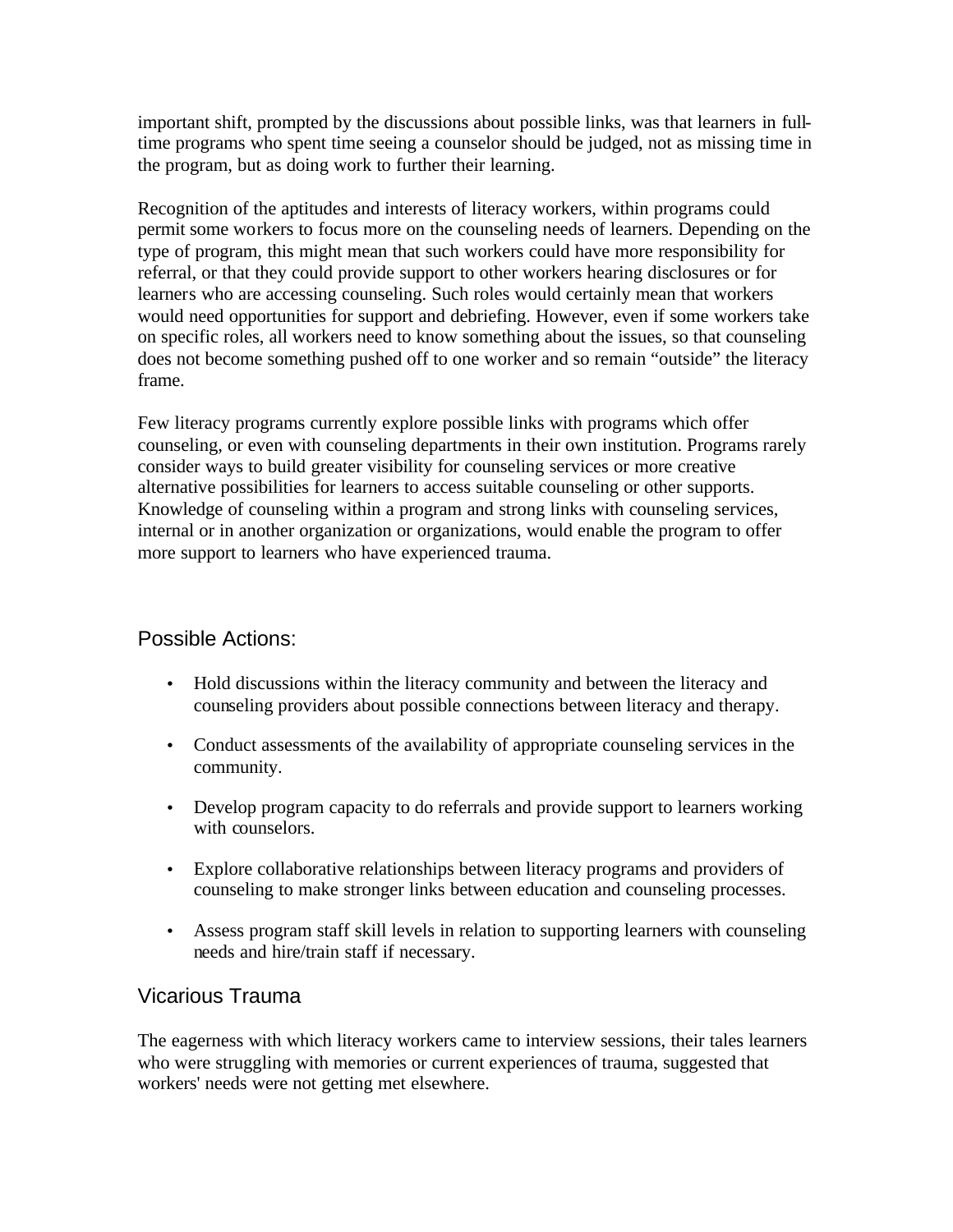<span id="page-14-0"></span>Some counselors suggested that the literacy worker, like the women who experienced the trauma, also has a challenge to regain a sense of control, meaning and connection for herself. There is a growing literature about counselors' experience of vicarious trauma. The impact might even be more severe for literacy workers than for counselors, because they are less in control of the process of hearing about the trauma. Literacy workers have little control over when they will hear stories and have fewer boundaries to control how much they will hear and what to expect. A literacy worker may read a horrifying story in a journal, or may hear one from a learner at the end of the day when she is hurrying home. One counselor spoke of "door knob" disclosures, that came when the woman had her hand on the door knob. Literacy workers agreed that description fit their experience and spoke of disclosures prefaced by the question "Have you got a minute?" They explained how hard it was to say they did not have a "minute," and once the disclosure began, how hard it was to put an end to the telling, even if they did not have time or energy to listen.

Some literacy workers spoke of having clear boundaries and having learn a wide range of ways to look after themselves and leave the horrors behind. Others were surprised even by the idea that they might consider their own needs, set their own limits, or find ways to leave the exhaustion and horror of disclosures behind.

### Possible Actions:

- Instigate discussion about issues of vicarious trauma amongst literacy workers.
- Provide training for paid and volunteer literacy workers in boundaries, self-care, and issues of the costs of supporting learners who have experienced violence.
- Allot time for debriefing and peer support meetings.
- Provide "supervision", or support, for workers who are providing counseling, for workers supporting learners who have been referred to counselors, and for workers engaged with a learner/learners which trigger issues for the workers themselves.

# 5. Responding to Impacts of Violence in Literacy

In this section I want to explore the range of issues which are not usually visible and which take energy away from the literacy learning process for many students who are survivors of trauma. Much current talk in literacy is focused on "outcomes." This talk needs to shift to include the complexity of what many learners are dealing with. Much of the learning that has to take place, and which takes the energy of the learner, is not visible even to learners or workers, let alone planners and funders. Where "outcomes" include only the ability to read and write better, both workers and learners are likely to be frustrated, wondering why there is not more progress, rather than noticing the layers of learning which ARE taking place. We need to examine new possibilities for literacy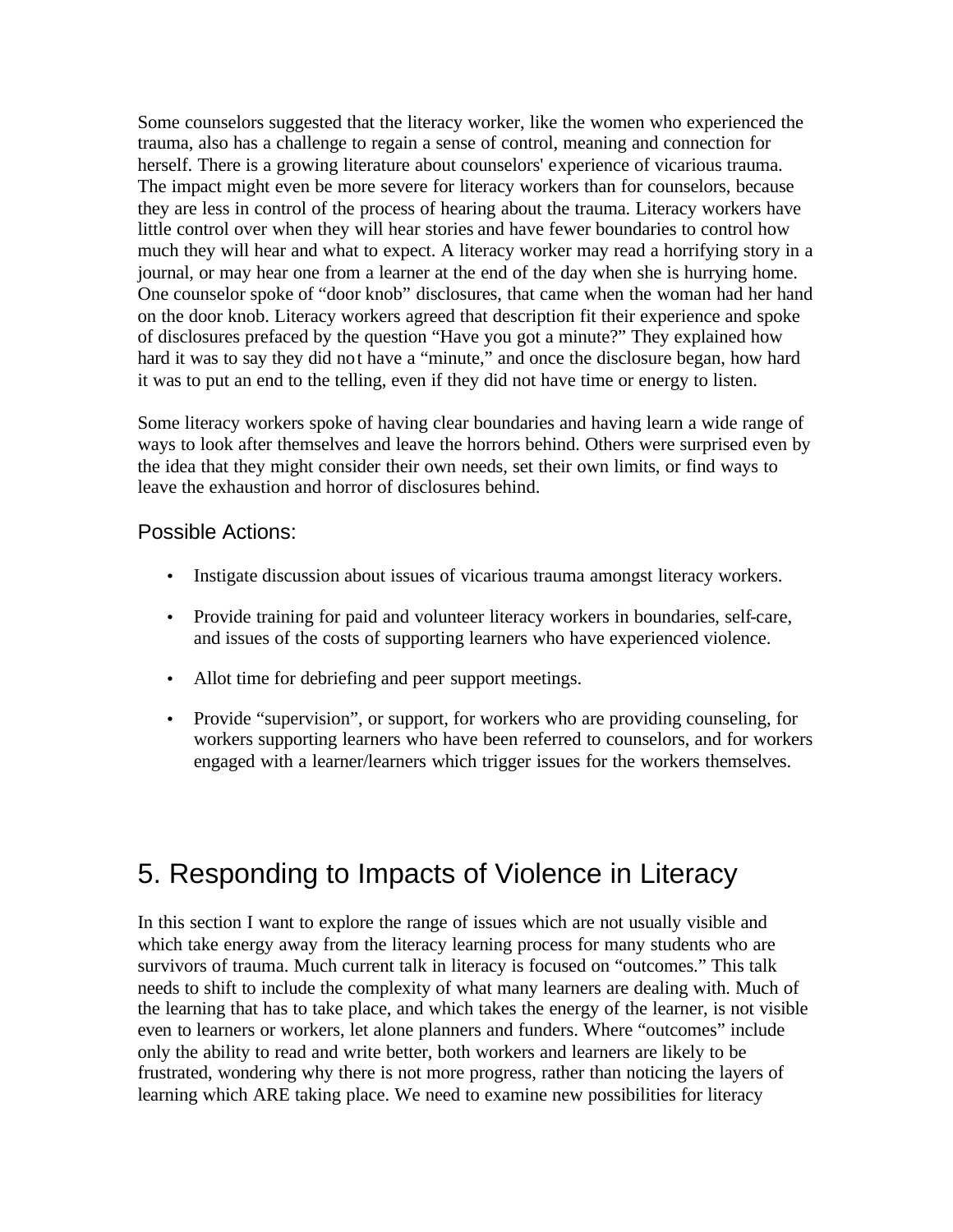<span id="page-15-0"></span>practice, in light of observations of learners' struggles with the series of impacts of violence that affect their learning.

#### Presence

One literacy worker wrote to me about the experience of a student in her class:

She thought she pretty much had sorted out her childhood but Math has brought it back BIG TIME. She is going to keep a journal- she's very articulate and observing. We are talking a lot as she struggles but the struggle is really extreme and I'm worried Yesterday she managed to blank completely for an hour so that she arrived too late to write a makeup test - now she's wondering if she really needed to miss the original test. She made arrangements the night before to get here at a particular time, she ate a particularly soothing breakfast - her partner knew this was THE PLAN for the day then all of a sudden it was an hour later and she hadn't left. Later she remembered a conversation with herself about what time class really started and so when she really needed to get here! When she arrived she couldn't feel her lower extremities at all. A couple of times through the test she was having trouble breathing. I did everything I could - let her talk about it - gave her help with the questions to make it more like a class and not a test, etc., etc. but she was determined to go on with it. Finally she quit and left - she was okay I think - I urged her to figure out how to care for herself in the afternoon.

Therapists and counselors I interviewed often spoke of experiences of trauma leading to dissociation. Therapists use this term to refer to a process whereby a person who is experiencing unbearable trauma distances herself from it. This strategy, learned at the time of the initial trauma, becomes an ongoing process which a survivor may unconsciously slip into when something triggers memory.

One caution I have about the concept of dissociation, and particularly some of the more medical interpretations of it as "disorder" or ailment, is the way in which it suggests that "normal" is to be present, and "abnormal" to be dissociated. This either/or approach can easily erase the complexity of degrees of presence and the wide range of factors which could lead to greater or lessor presence in any particular situation. As I stated earlier, it is important to avoid sliding into pathologizing learners as "ill" if they dissociate, and diagnosing who is dissociating and who is merely "daydreaming." I chose to use the word "presence" in order to focus on the nuances of presence, and to create a positive way of speaking about the challenge for learners to explore what hinders and supports their presence, rather than focusing learners' attention negatively on dissociation, or not paying attention, as a problem.

Literacy workers are very familiar with the idea that many learners have difficulty paying attention for any stretch of time, and that many often appear to be daydreaming or bored. This discourse of "inattention" can lead some literacy workers to identify those who are not paying attention as not serious students, or not motivated. Others might think about learning disabilities, intellectual disabilities, or fetal alcohol or attention deficit disorders. Still others might judge their own teaching as not interesting enough and be continually looking for ways to make the class or group more stimulating or interesting in order to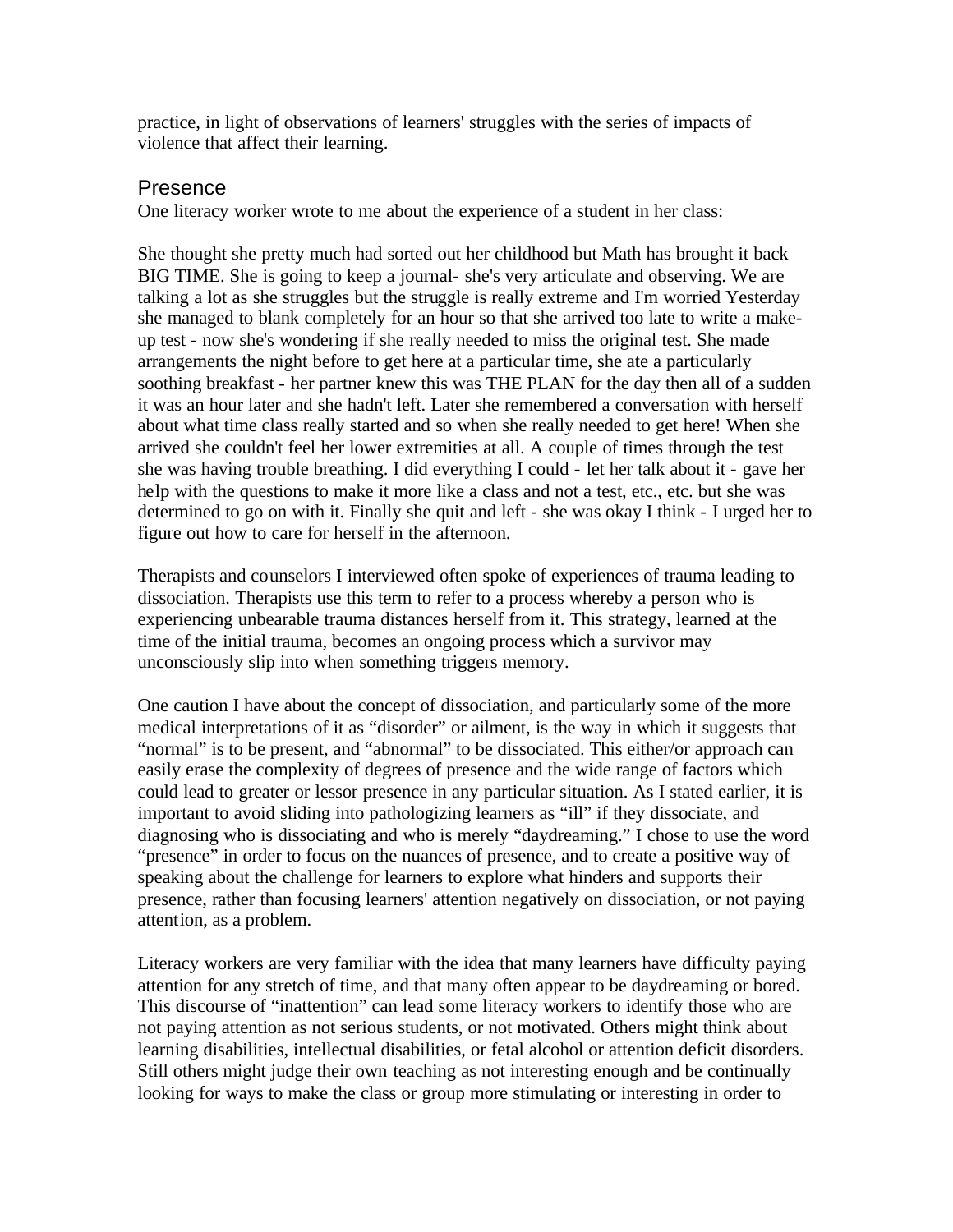hold the learners' attention better. Whatever the judgment as to the cause, the result is likely to be frustration for workers and learners alike. Greater efforts at stimulation may even be counter-productive to creating a relaxed learning environment. One instructor told me that she worked with many students who, although they were in the class regularly, frequently were so spaced out that they did not even recognize work that they had done as their own. She said that, just as missing schooling as children had meant that they did not get a good grasp of the material overall, as adults they were also missing classes, even though they were physically in the classroom. So again, they were having trouble making meaning for themselves and understanding the whole. As a consequence, students often told her that they must be stupid because, if they were in class and still had not "got it", then there was no other explanation. This learner frustration makes it crucial to search for explanations which lead to new possibilities for learning.

Recognition by programs, that many learners have difficulty staying present for a variety of reasons, could become part of the everyday discourse in the programs. It could be mentioned when a student enters a program. The difficulty of staying present could become part of the talk about what will be happening in the class or group and part of staff and volunteer training. The concept could be normalized and space created for learners to notice when they are less present and what is contributing to it. Do they have crises happening in their life? Are they having nightmares and trouble sleeping? Are they uncomfortable? What do they think or feel about the topic of the class? Are they anxious and panicked? Has something triggered them and connected them to an earlier trauma (a tone of voice, the sound of chalk, the ringing of a bell, a quality of light...)? If spacing out is named as something many learners struggle with as they seek to learn literacy, and the program or class is a place which is accepting and supportive of the variety of challenges learners will be facing, then, rather than repeating childhood shame and covering up, learners can work at becoming more aware and conscious of what is happening for them. Learners should be encouraged to strengthen their awareness of their degree of presence, to build knowledge about what they need to stay present and what they learn from leaving, and learn to be able to ask for what they need to support their learning processes.

The issue of presence raises many questions. In literacy, can we help people learn to stay present? Can we help people to value and learn by their absences? Is that viable? When should it be talked about? Who would do it? The space and time needed to take on these issues is daunting. The limits of what a volunteer can be trained to do and can be expected to take on, need to be questioned. There would probably also be challenging questions about what could be taken on in a group or class. Learners who want to focus very firmly on literacy development might find a focus on such reflection frustrating and irrelevant. However, if reflection is carried out through reading and writing tasks - such as private journal writing - as well as more public, group discussion and writing activities, the relevance to the literacy work would be more apparent. Reflection could also take place in a separate program which would run before or alongside the literacy or academic activities. A recognition of the complex range for learners between being fully present and dissociated or "spaced out" can lead to many questions about how presence and absence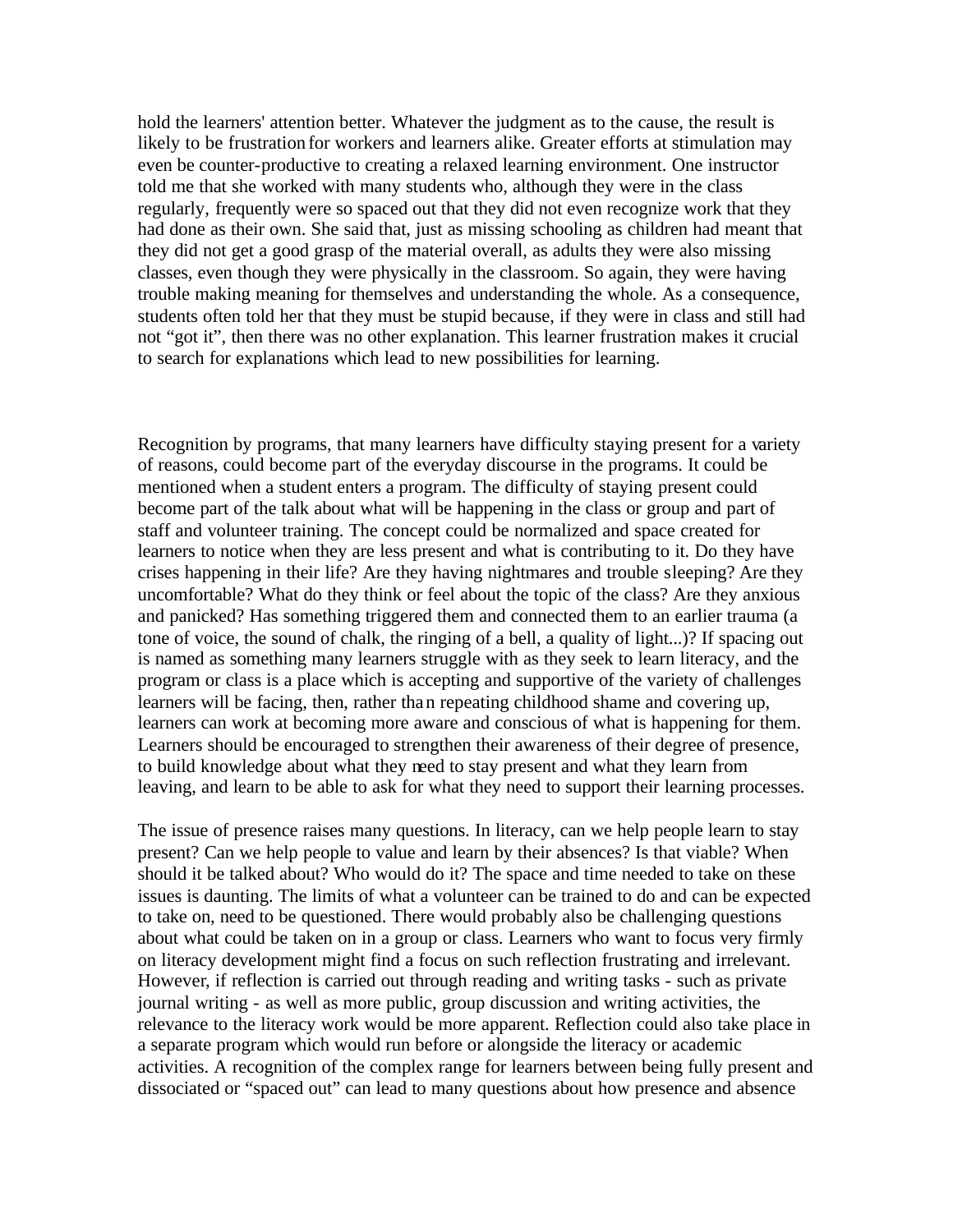<span id="page-17-0"></span>are central parts of literacy learning.

## Possible Actions:

- Find ways to incorporate talk about issues of presence as part of the program, this might include mention during intake procedures, reflection at the beginning of a course, or during the progress of a course, discussion during volunteer or staff training.
- Include curriculum which creates space for learners to learn to recognize their own level of presence and to explore what helps and hinders their presence in their own lives and in the classroom or group processes. Curriculum might enable learners to be more present and to learn from their spacing out.
- Assess whether programs currently work in ways which make it easier for learners to stay present and to reflect, and make changes necessary to enhance the process. For example, some concrete possibilities include encouraging learners to take a break when they would otherwise space out, to sit near the open door so that they can fully leave rather than leaving only in the mind, check ins at the beginning and end of class, a focus on creating as safe an environment as possible.
- Provide opportunities for learners to make the learning space their own to make it comfortable, ego blankets, quilts and a comfy chair would make it possible for learners to check out when they need to.

# "All or Nothing:" Living with Crises

Several therapists talked about survivors as frequently showing opposing patterns at the same time. For example, they spoke about women moving between taking complete control and abdicating control; complete trust and no trust at all; a defended self and no boundaries or self-protection at all. They spoke of women switching between extremes and having enormous difficulty with ambiguity. They suggested that it would be healing for women to learn to find middle ground. One therapist stressed that if one pattern is present you could expect to see the opposite also there.

Another aspect of "all or nothing" that therapists spoke about was a tendency for survivors to make enormous, "heroic" effort, but to be less likely to carry out daily ongoing work. I was told that the idea of daily effort gradually leading to change was often unusual to survivors. Those who grew up in violent and chaotic homes may have had little experience of seeing regular effort lead to results. As children, such learners are unlikely to have been given the support or space to work at learning something regularly,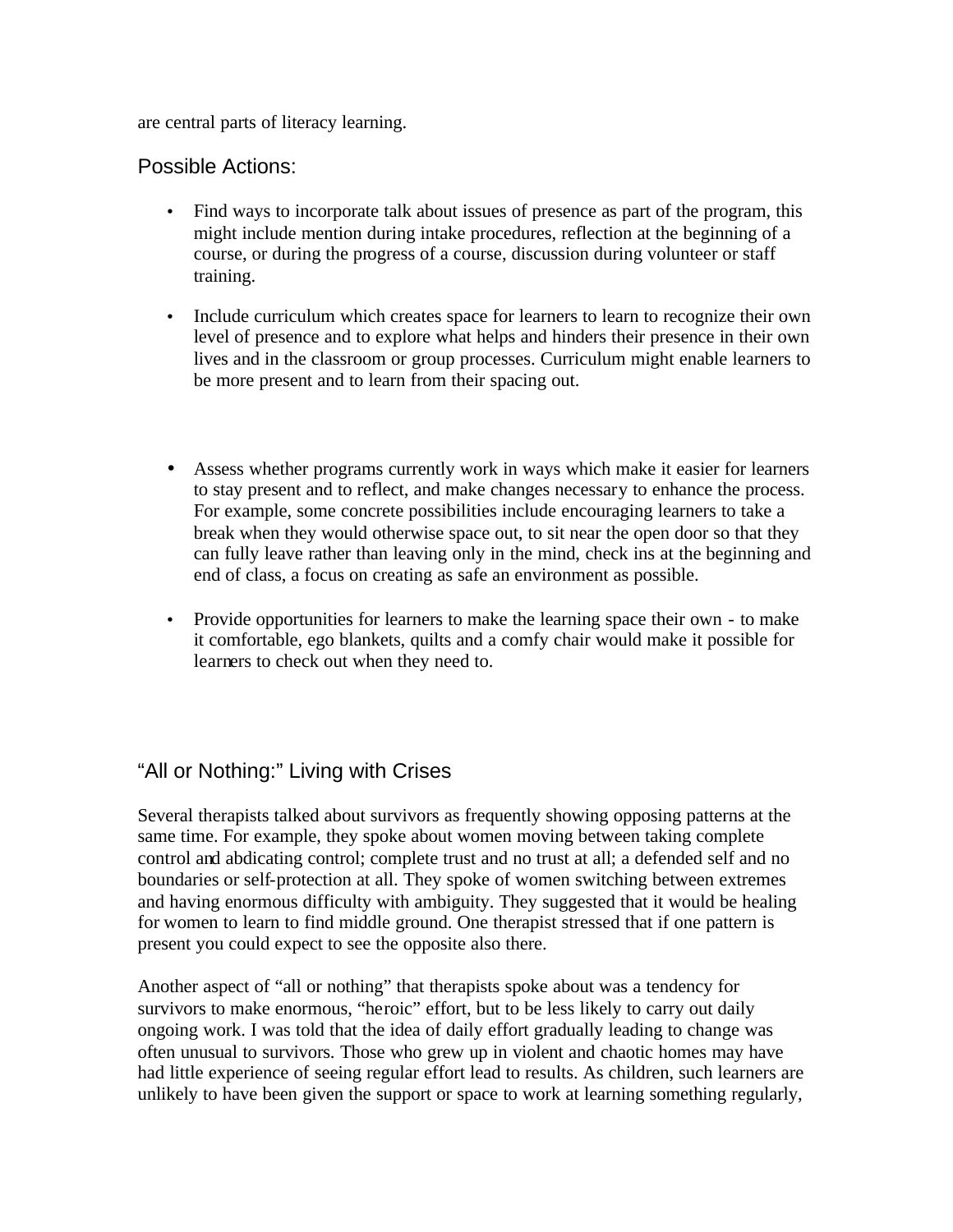or to do homework regularly and see the results of their own persistence. One therapist said survivors are often amazed that what they need to do is consistent daily activity. She said they are aghast that it is something so boring and routine that is required. When I asked literacy workers whether this resonated with how they saw the experience of learners, many said it was extremely familiar. Several instructors who work in full-time community college programs said that the description reminded them of many of their students who come in at the beginning of the year ready to make an enormous effort, convinced that this time they will just "do it." They all described their sinking feeling when they meet such students, because they expect them to drop out soon after, when they are not doing brilliantly. Several learners also described their own experience in ways that fit this description. Instructors are often frustrated, wondering how to help the students stay in for the long haul. Students are also frustrated, because they thought it would be different - this time they were going to work really hard. The insight that such students may not have had practice with the concept of daily work leading to change, or have knowledge of "middle-ground," suggests new ways to think about approaches to help them stay in a program and learn successfully.

Some people spoke of another dimension, of the "all or nothing" concept as "totalizing" which explained a tendency to move instantly from experiencing one example to concluding "it is always this way." For example, one mistake means "I always make mistakes, I am stupid and nothing will change it." Or, "You let me down once I can never rely on you, you always let me down, I will never trust you again over anything." Small failures are complete failures. Clearly this could be very problematic for literacy learning, undermining any possibility of seeing mistakes as part of learning and of continuing to practice writing or reading regularly.

Curriculum which could help to make "middle-ground" visible, and included more exploration of what leads to successful learning, would be useful to all learners. One literacy worker suggested that another way of characterizing and making "middle-ground" visible, is to think in terms of ''good enough.'' Perhaps a variety of modes of helping learners to see their gradual progress would be useful. Portfolios of work, for example, could be used to help learners see the shifts in their own work for themselves. Mentors and role models might also be able to support learners, by describing times when they continued in the face of frustration and failures, revealing that although daily work may be boring, it is part of the process of reaching a goal.

All or nothing ways of relating to the world can mean that trauma survivors live with regular crises. Instructors talked a lot about the crises in learners' lives and the energy they consume. One literacy worker said "they are too busy being upset to learn." Therapists and the therapeutic literature talk about how scary it can be for someone who is used to living in a state of crisis to live without crises. The tension of waiting for the next crisis creates a state of continual expectation, so that for some women it may be easier to provoke the crisis than live waiting for it. A group of workers described crises as a way of "putting off success and change." One learner said that after living with crisis all her life she had no sense of who she would be if she were not in crisis.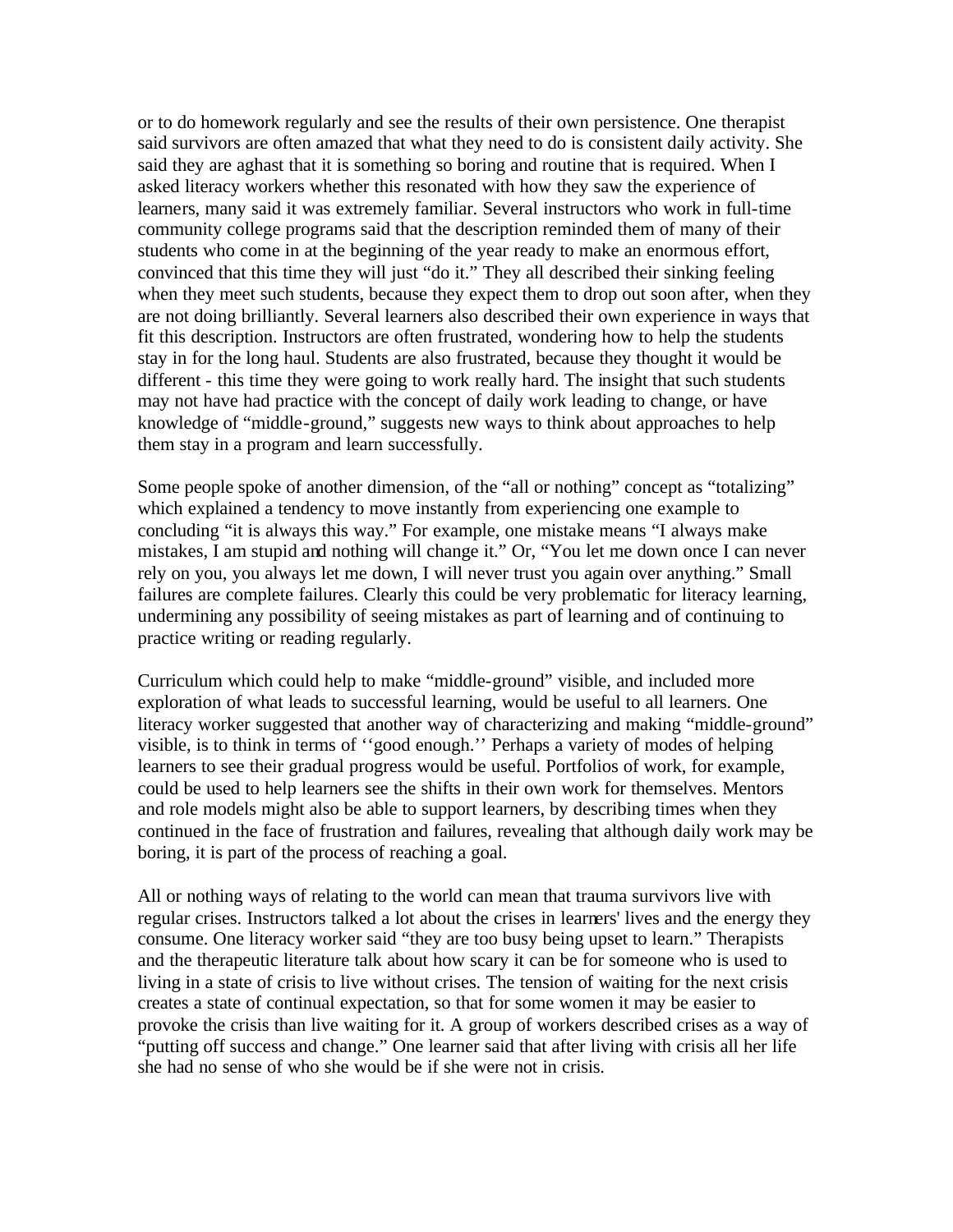### <span id="page-19-0"></span>Possible Actions:

- Design curriculum to help learners recognize and explore middle-ground and learn more about how to learn and their own patterns of learning.
- Emphasize forms of recognition of progress which help learners to see the value of daily work, ego portfolios.
- Support learners to understand the role of routine and guide them in creating their own routines which work for them.
- Experiment with a mentor program so that learners can support each other in the process of staying in for the "long haul."
- Provide support for learners in crisis and support groups to help learners look at their sense of themselves especially as their identity shifts.
- Conduct class or group discussions on the role of "failure" in learning, to help make visible that learning requires making mistakes. Encourage learners to establish a new relationship with making mistakes and to define for themselves what success looks like.

## Trust and Boundaries

Trust, or the attention required to assess whether it is safe to trust, is another of the issues which workers and counselors spoke about as taking up energy and impeding the learners' presence in the program. One worker suggested that the energy expended to check out whether a person was trustworthy added time to the learning process. A survivor described the problem as more profound:

The first thing I learned, in a long list of strategies to survive my childhood, was not to trust anybody. The second thing I learned was not to trust myself. (Danica, 1996, p.17)

If you cannot trust yourself then you cannot figure out whether to trust others because your gut or instinct is not to be relied upon - so you cannot know who to trust and who not to trust. You can also have problems with knowing whether to I trust your own sense of danger. Therapists used the term hypervigilance to refer to the level of alertness that survivors may use to observe the tensions in a room. Many survivors I interviewed spoke of this alertness as valuable and argued that if such sensitivity could be learned without the pain usually associated with it, it would be a wonderful asset.

Herman talks about how the lack of trust that a survivor may feel can lead eventually to abusive interactions: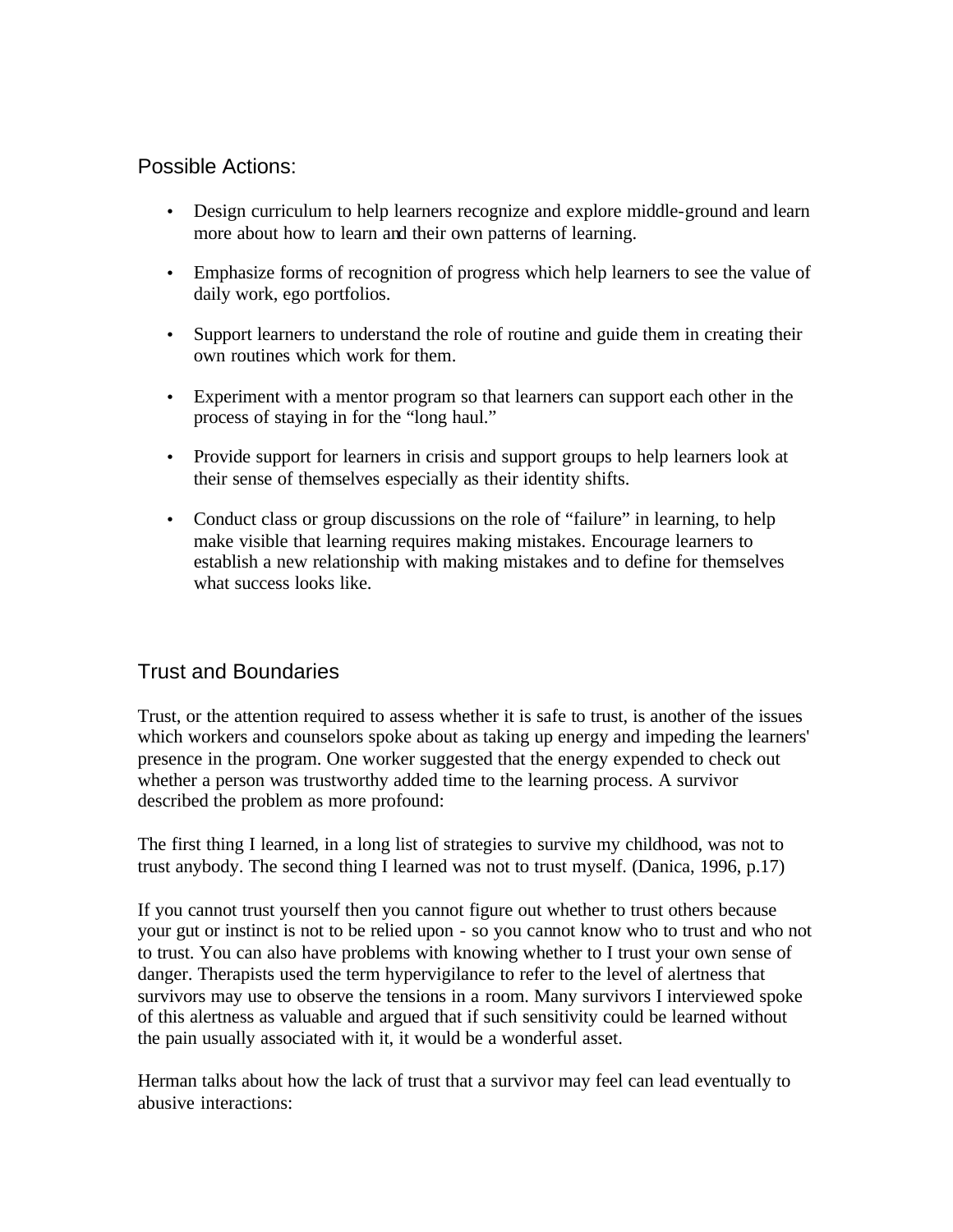The patient scrutinizes the therapist's every word and gesture in an attempt to protect herself from the hostile reactions she expects. Because she has no confidence in the therapist's benign intentions, she persistently misinterprets the therapist's motives and reactions. The therapist may eventually react to these hostile attributions in unaccustomed ways. Drawn into the dynamics of dominance and submission, the therapist may inadvertently reenact aspects of the abusive relationship. (Herman, 1992, p.139)

Herman seems to assume that the therapist always has benign intentions and that the survivor is wrong in her judgments. However, her words do alert literacy workers: to continually question whether we are being trustworthy, and whether our behavior in any way replicates abuse because we have authority.

I wonder about what it means to be trustworthy and the limits of how trustworthy we are in literacy. Are we reliable and do we always give feedback in a way that is not damaging? In literacy, it may be crucial to be careful in any interaction about honesty and to recognize that a learner's responses may include past history and more than a "reading" of the actual words. For example, when workers assure learners that they are happy to teach something several times, or tell a learner that she is "doing well," does the learner "scrutinize every word" and does that "exquisite atonement to unconscious and nonverbal communication" serve to tell a different message, perhaps of frustration, impatience or failure?

Many ways of working to help to build learners' trust in their own knowledge, trust in their ability to judge the safety of a situation and the trustworthiness of others, could be developed and used more consciously in literacy programming. Many processes which are already used by some teachers, such as journal writing, timed writing followed by reading aloud, and group work, might help to build such skill. Trust-building exercises would also be important to strengthen the possibility for taking controlled risks in a literacy setting.

I heard repeatedly from therapists and counselors that to be trustworthy, workers had to learn to respect their own boundaries and the boundaries of others, and support those who do not have good boundaries to learn to create them. Counselors spoke about the importance of workers coming to recognize when their own boundaries have been crossed, noticing their own anger as a guide to that, and learning to put back in place the clear limits that are necessary to avoid feeling burnt-out, "used" and angry at those who make demands. The ability to re-instate boundaries when they have slipped is an important skill to model for women who may not have learned even the simple right to keep boundaries. In contrast, literacy workers often spoke about how hard they found it to create any limits and boundaries for themselves. A typical example of workers' ambivalence was one worker's account of closing her door after class and trying to ignore when students knocked. When we talked about it, she realized that she had never given herself permission to tell students when she was and was not available to them and to ask them to respect her "boundary." Instead, she said she felt angry that they hammered on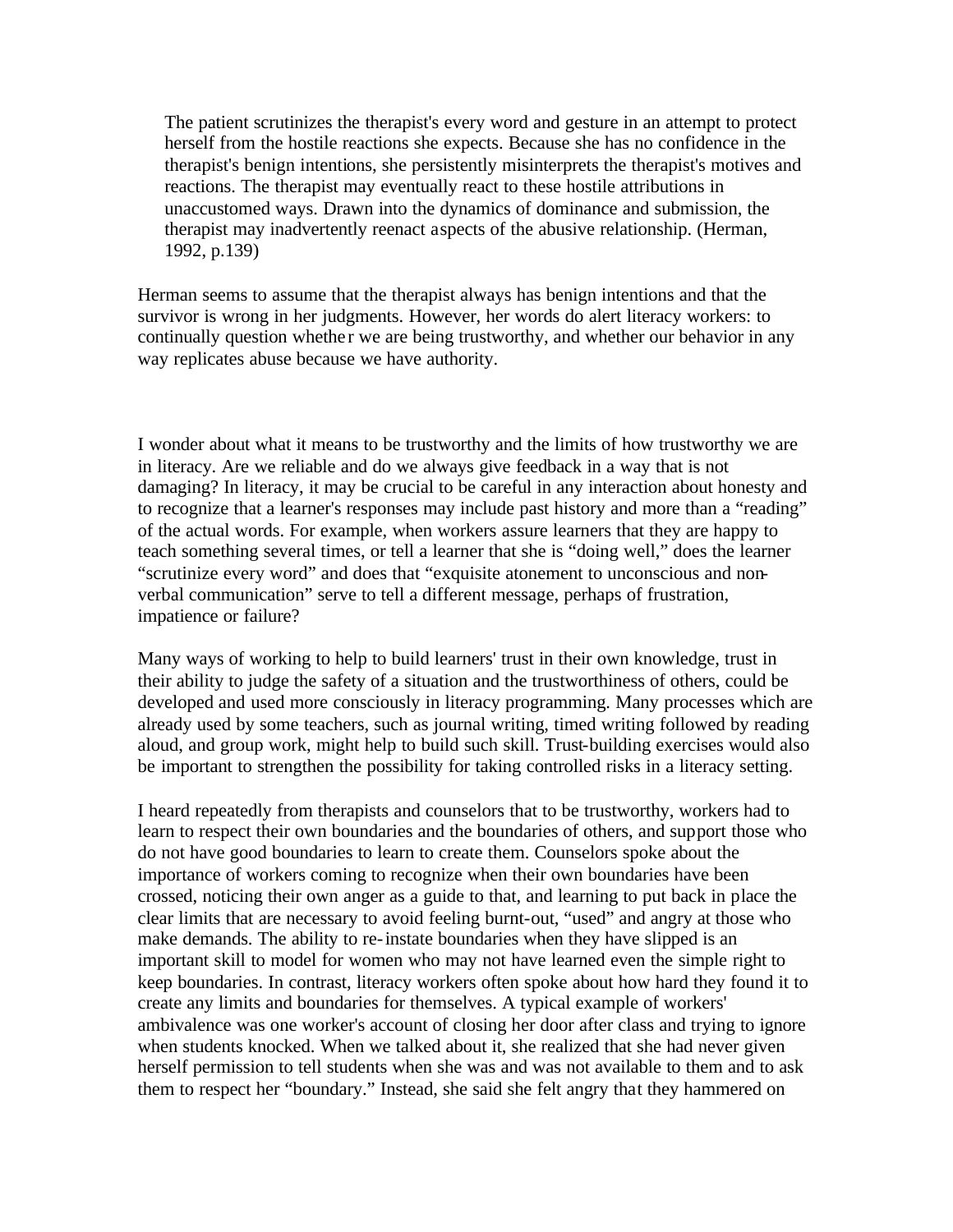her door when she needed to get office work done Perhaps more often, workers talked about not even setting such basic limits, feeling unable to set any boundaries, feeling they had to stretch to meet their students' needs, which were too critical to be denied.

For workers, respecting the boundaries of learners may be especially hard with learners who do not maintain good boundaries themselves. Much therapeutic literature describes the connection between trauma and difficulties creating boundaries.

This impaired ability to trust one's perceptions and act on them also extends to setting appropriate boundaries. The essence of sexual abuse is having one's most intimate boundary - the skin on one's body - violated. (Mitten & Dutton, 1996, p.134)

Some literacy workers spoke of trauma leading to building a "wall" or being completely exposed, and saw problems created from being over-defended or under-defended. Counselors and therapists stressed that to be trustworthy was to avoid "rescuing" even when asked, as to do so is to collude in the suggestion that the survivor cannot act on her own behalf and can only be "saved" by someone else taking over.

An obvious aspect of boundaries must be clarity about touching and the negotiation of touch. A hand on the shoulder, a pat on the back, or a hug that may seem a supportive gesture for some, could be invasive and traumatic for others. That basic respect for the boundary between one person's body and another's is important if the classroom is to be a place where a survivor can relax and feel safe. Alternative ways - words and looks of encouragement - to show support and encouragement or sympathy need to be found. The classroom offers quite a challenge for those who are not comfortable being too close to others, or close to men in particular. Working together at a computer or in a group at a table could be extremely threatening for some students. The proximity of an instructor coming up behind a student to help, or towering over a student who is sitting, could be a trigger. A male instructor would need to be especially sensitive to what might trigger students and take particular care around issues such as touch, closeness and relative height.

## Possible Actions:

- More discussion of trustworthiness amongst instructors and program workers would lead to further exploration about the complexities of the issue.
- Curriculum to help learners to explore and build trust in their own knowledge and ability to learn...
- Trust building exercises in classes and groups...
- Training in sensitivity as regards trust and boundaries for paid and volunteer staff, and awareness building for learners.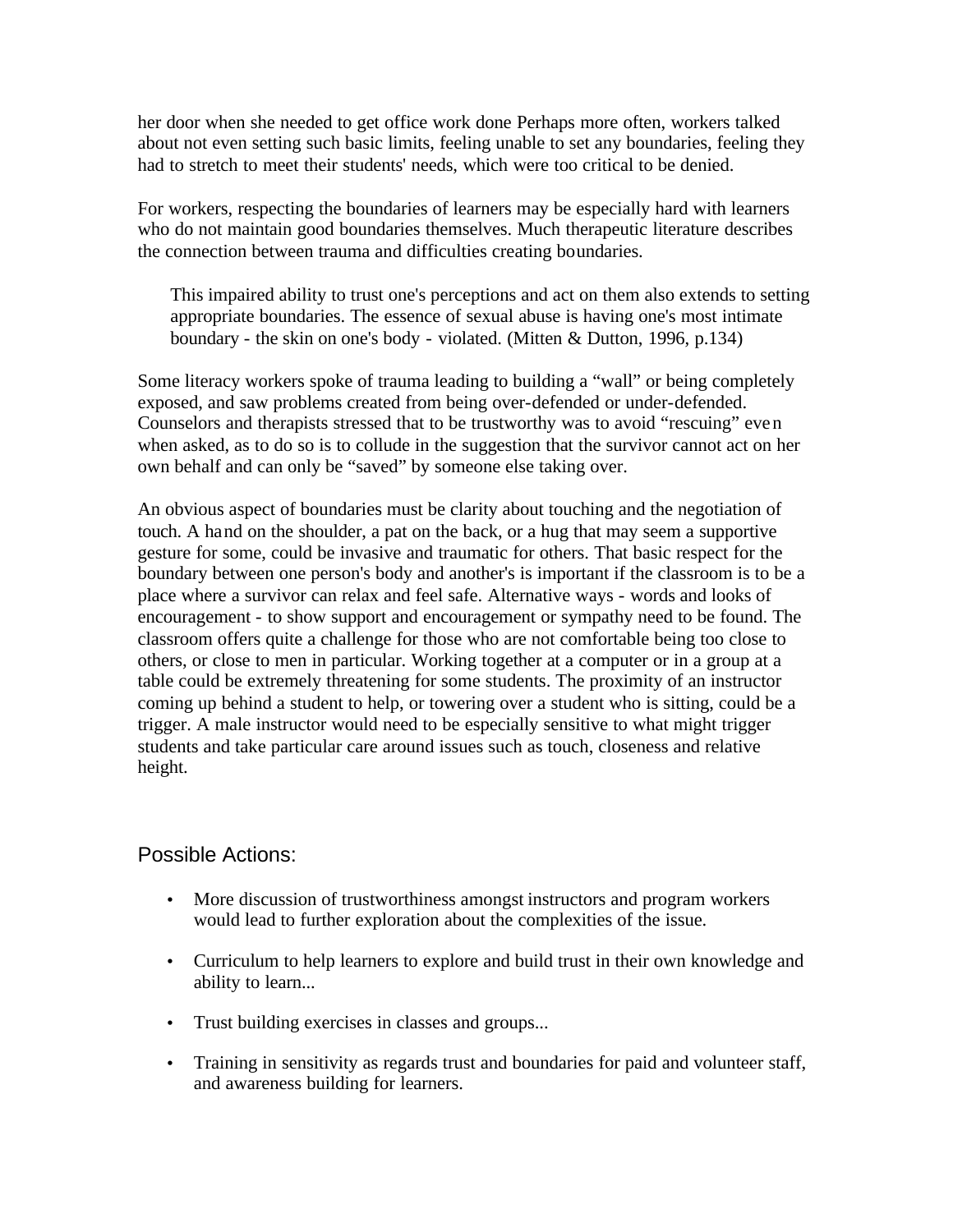# <span id="page-22-0"></span>Safety and Telling Stories

Much good literacy practice includes learners writing about their own lives. Often learners are asked to write journals, sometimes these are "response" or "dialogue" journals where the instructor or facilitator writes a reply or reaction after each journal entry. Beginning literacy students are asked to tell a "language experience" story, where an incident from their own lives becomes the basis for their own reading. If learners feel they must be careful about what they reveal during these activities, then again, energy is being expended to take care about what to reveal and what not to reveal.

I am not suggesting that the more open learners are, or the more fully they feel able to tell their stories in the literacy classroom, the better. Instead, I want to draw attention to the energy that learners have to put into deciding what they will say or write and into worrying about whether they will be shamed. This tension and fear is another distraction from the task of developing the ability to read and write with ease. One therapist suggested that learners may be continually asking themselves "If I tell this, can you 'hear', or will I have to take care of you?" and "If I tell this, can you hear, or will you shame me?" Clearly, that doubt takes us back to the question of trust. And when learners have built some trust that the class or group is a safe place to take risks in learning, they may be tempted to be more open with the stories of their lives. Disclosures make a demand on the instructor and on other learners to be able to "hear." Safety, in the literacy program, is a complicated concept. Some learners will want the program to be a safe place to tell their stories, others will want it to be a place where they are safe from violence or hearing disturbing accounts of violence in the lives of others.

In an attempt to make space for the harsh stories from learners' lives, some literacy programs may be at risk of focusing only on the pain. Several therapists stressed that if the focus of the literacy program is only on pain, a crucial opportunity to create a space for hope, for belief in the possibility of change and for discovering joy in learning is lost. Several therapists and literacy workers stressed the importance of knowing when to shift the energy in the classroom from pain to pleasure, and make space for fun and humor. One literacy worker drew on her own experience when she observed that children in violent or alcoholic families are often not allowed to be frivolous, to laugh and play, and that the humor in such homes is often hurtful teasing, where those with less power are exposed to put-downs and made the butt of the humor. This literacy worker thought that it was very healing to create possibilities for humor, joy and laughter that is not at anyone's expense. In her practice, she integrated a range of playfulness and fun with a nonjudgmental atmosphere where learners could also speak about their pain. In contrast, one worker told me of a tutor who, when a learner had spoken of the horrors of her life, asked if she could find something "more cheerful to talk about" instead. Clearly such a negation of pain is horrifying, but a balance that allows also for joy may be crucial. Finding an appropriate balance between a space for the telling of pain and for experiencing pleasure and joy would be creative and extremely challenging for literacy workers.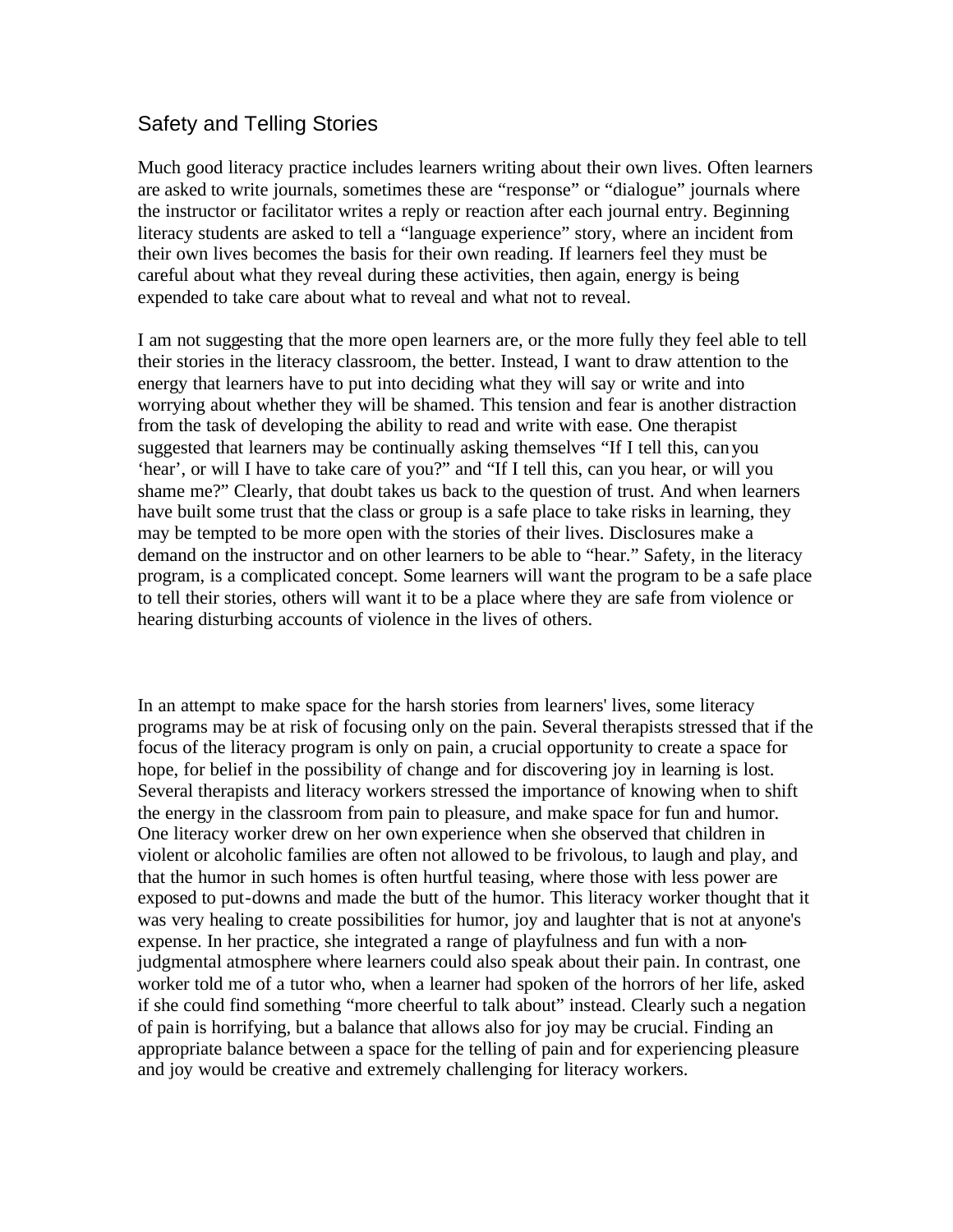<span id="page-23-0"></span>Many literacy workers talked about the challenge to create a safe space in their programs. Some spoke of the limits of their power to create a space that would be experienced as safe by all learners and where they would be free of harassment or more subtle pressures. This was especially true where racism between groups created tensions, and where participants had connections and relationships outside the classroom. In such circumstances the power of the instructor to create a respectful and safe environment for all is often limited. In spite of the limitations, several workers spoke of their sense of responsibility for creating a safe classroom or program and were aware that, in their absence, a level of harassment took place that they did not allow. Some program workers spoke of how stressful and active a role they had to play to try to create a safer space. For others, I wonder whether that work goes almost unnoticed, but adds to their level of emotional exhaustion and bone-weary tiredness at the end of the week.

The level of energy required was particularly striking in the accounts from programs that work with people on the street. In those programs, the commitment to create a place that is safe for all learners requires an active "policing" role on the part of workers, to make sure learners do not bring weapons into the program and to remove anyone who is violent or abusive from the program. Although workers spoke of the importance of the safer space they were creating, they also spoke of the exhausting task of enforcing it and the tension of being the recipients of anger unleashed when they barred students from the program. They stressed that creating a safer space is an ongoing challenge which forces them to recognize the power dynamic in which they impose limits and struggle continually to maintain them, in the face of the threat of violence.

## Possible Actions:

- Active creation of the program as a "safer" place and more awareness of the work involved. (Where appropriate also seeking support and awareness from the broader institution.).
- Training, discussion and support for workers, volunteers and learners in "boundaries" and "trustworthiness."
- Active work to build trust in a program.

# **Conclusion**

Seeing the complexity of awareness needed for both workers and learners around such issues as presence, trust, boundaries and crises, adds awareness to the question of why learning to read is such a difficult and lengthy process. Where the struggles around each of these issues are ones which a literacy learner has to carry out in private - to reveal her difficulties in these areas is to have herself judged as "abnormal" - then energy is required not only to struggle with the difficulties, but also to hide this struggle. It is crucial therefore that, within the literacy program, the range of what is normal be broadened and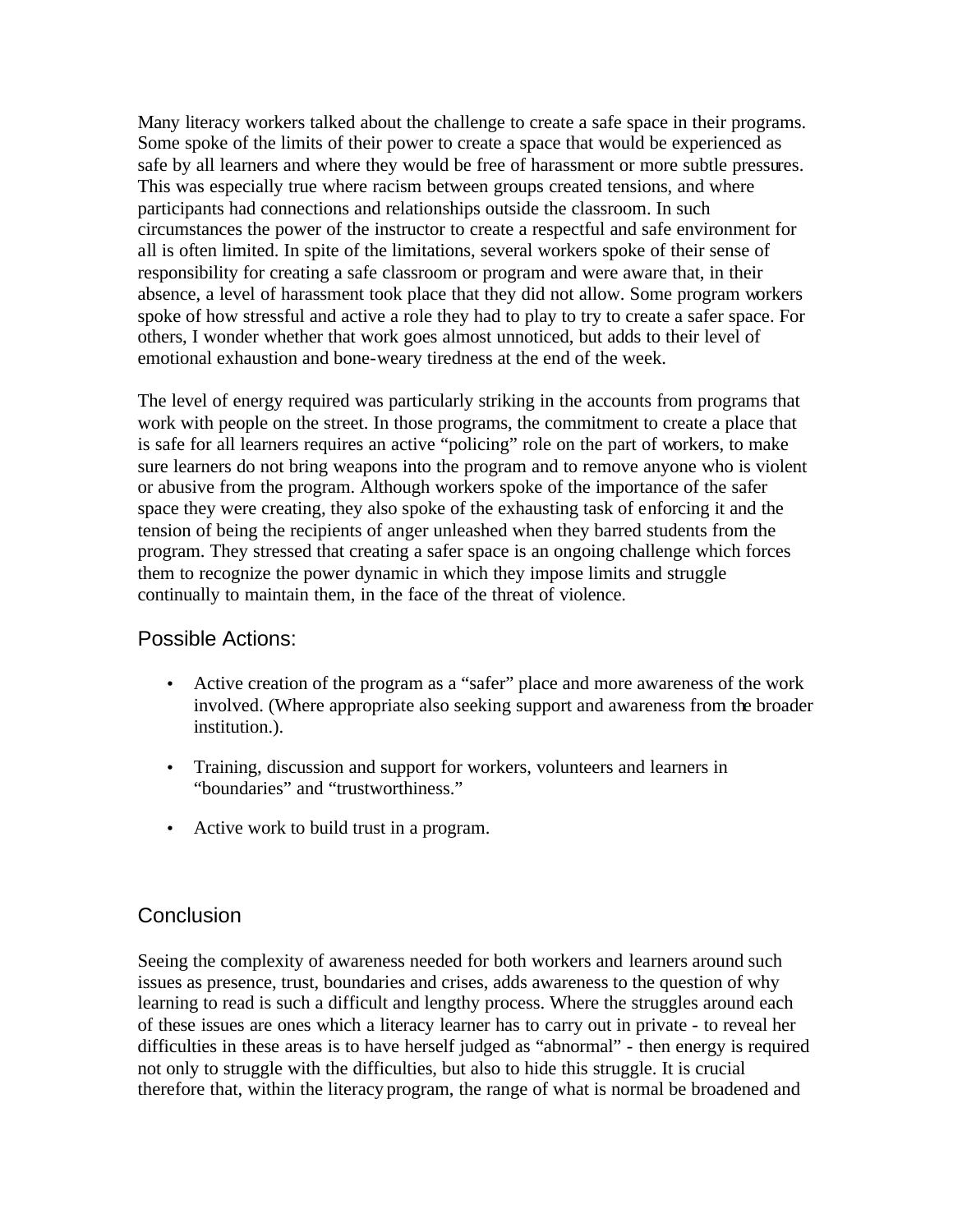<span id="page-24-0"></span>the discourse opened up to include awareness of the struggles that many learners, whether survivors or not, have in a broad range of areas. If the challenges learners face are made an active part of the curriculum then all learners can benefit from exploring what it takes to be fully present in the classroom and from the knowledge gained from the times of less presence; from discovering a deeper understanding of ambiguity and middle ground rather than staying with the stark contrasts of all or nothing; from considering crises and how to live both in and out of crisis; from examining questions of trust in terms of the possibility of trusting their own knowledge and trusting others in the class or group not to judge and put them down; from learning to set boundaries and respect the boundaries of others; from deciding which stories to tell when; and from creating a safer place to learn.

The funding constraints and bureaucratic structures which shape literacy work are limiting the recognition that a whole range of learning is integral to the literacy learning process. Unless these challenges are recognized, the accessibility of literacy will be limited to those who can learn fast and easily.

### Possible Actions:

- Promote discussion within the literacy community about the challenge for . literacy workers to respond to so many complex issues. Questions such as: Should it be an expectation that workers take on so much? Will such a focus take attention away from reading and writing instruction?
- Create discourses about a range of possible approaches to increase awareness in the literacy program and classroom so that learners and literacy workers can:
	- explore what it takes to be fully present in the classroom and become aware of the knowledge gained from the times of less presence;
	- discover a deeper understanding of ambiguity and middle ground;
	- consider crises and how to live both in and out of crisis:
	- examine questions of trust:
	- learn to set boundaries and respect the boundaries of others;
	- decide which stories to tell when;
	- create a safer place to learn.

# 6. Trauma and Holistic Programs

A whole person is comprised of mind, body, emotion and spirit. Recognition of these four aspects of the person came primarily from the First Nations' educators I talked to. They taught me about the concept of the medicine wheel and of balance between these four aspects. A healer made the concept most powerfully clear when she drew me the medicine wheel. To represent the lack of balance in North American society she drew most of the circle as the mind, two tiny sectors for the body and emotions, and an even smaller section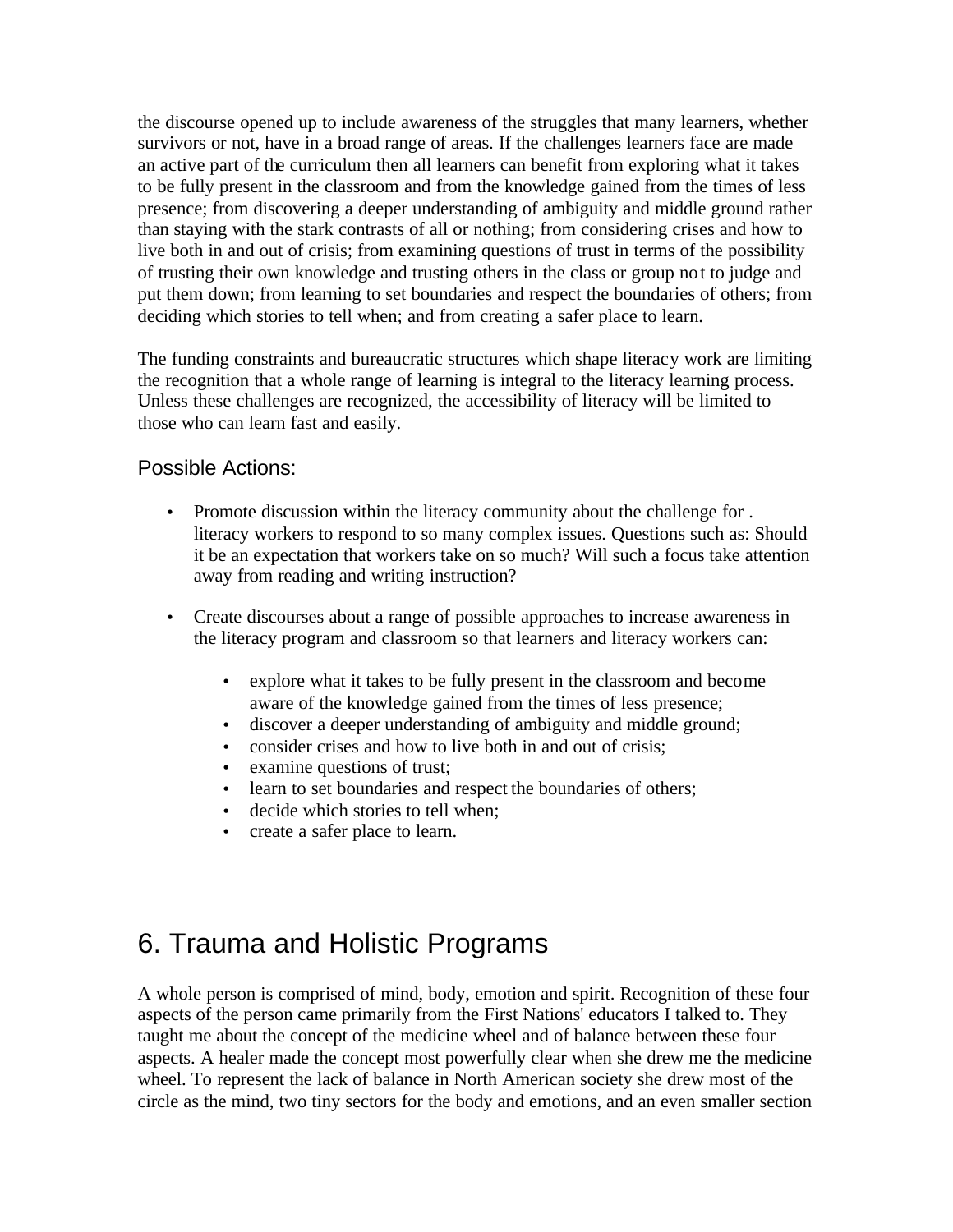<span id="page-25-0"></span>for the spirit. She argued that the mind is given far too much weight in non-Aboriginal society. She helped me to see that, given that lack of balance, it is not surprising that literacy learners, who are not judged as excelling in the mind, so often feel that they are not valued. When I described this off-balance wheel a survivor and advisor to the project used it to illustrate the concept that "healing" as an individual is problematic if we think of healing as learning to function better in a world that is "sick" and off- balance. If we think in terms of individuals gaining balance and see learning as a holistic process, engaging the whole person, it opens possibilities for more creative programming<sup>7</sup>.

It may be important to recognize that not everyone who signs on for literacy learning or teaching wants to participate in fully holistic programming. It would not be appropriate to try to include body, mind, emotion and spirit extensively within every program. However, minimal acknowledgment of all aspects of the person is crucial in all programming. Recognition of all elements can take place even through many minor changes in programs.

Instructors also need to be aware that learners may also be working with some aspects of themselves outside the literacy program and offer support so that this may enhance the literacy learning in the program. For example, a First Nation student may be taking part in a traditional ceremony outside the literacy program. That rekindling of spirit might be crucial for her literacy learning and the effect could be enhanced if the instructor acknowledges such "work" and creates "space" for the learner to write or speak about it in the program, if she chooses. At the very least, the instructor needs to recognize that this is complementary work, rather than seeing any infringement on attendance as indicating that the student is not serious about her studies.

## Body

Literacy programming needs to be designed and carried out with recognition of the damage to the body caused by trauma which impedes participation (eg. health problems, injuries which making sitting difficult or make a woman embarrassed to attend class), but also with awareness of the potential of the body to enhance the learning process. What happens to literacy programming if the body is taken into account? Program planning and facilitation could be enhanced by a recognition that learners have bodies that take up

<sup>7</sup> I am deeply grateful to many First Nation's educators who introduced me to these concepts and made this entire last section possible. An early conversation with Ken Norquay of the Native Friendship Centre in Brandon, Manitoba alerted me to the possibility of a different concept of , "healing" than that offered by the therapeutic literature I was reading. Listening to Priscilla George, Jennifer Wemigwans, Sally Gaikezheyongai and Nancy Cooper in Toronto gave more depth to my understanding. Finally Aline LaFlamme in Yellowknife, Northwest Territories, drew me pictures and brought home the urgent necessity of new, truly holistic and healing approaches for literacy learners of many backgrounds.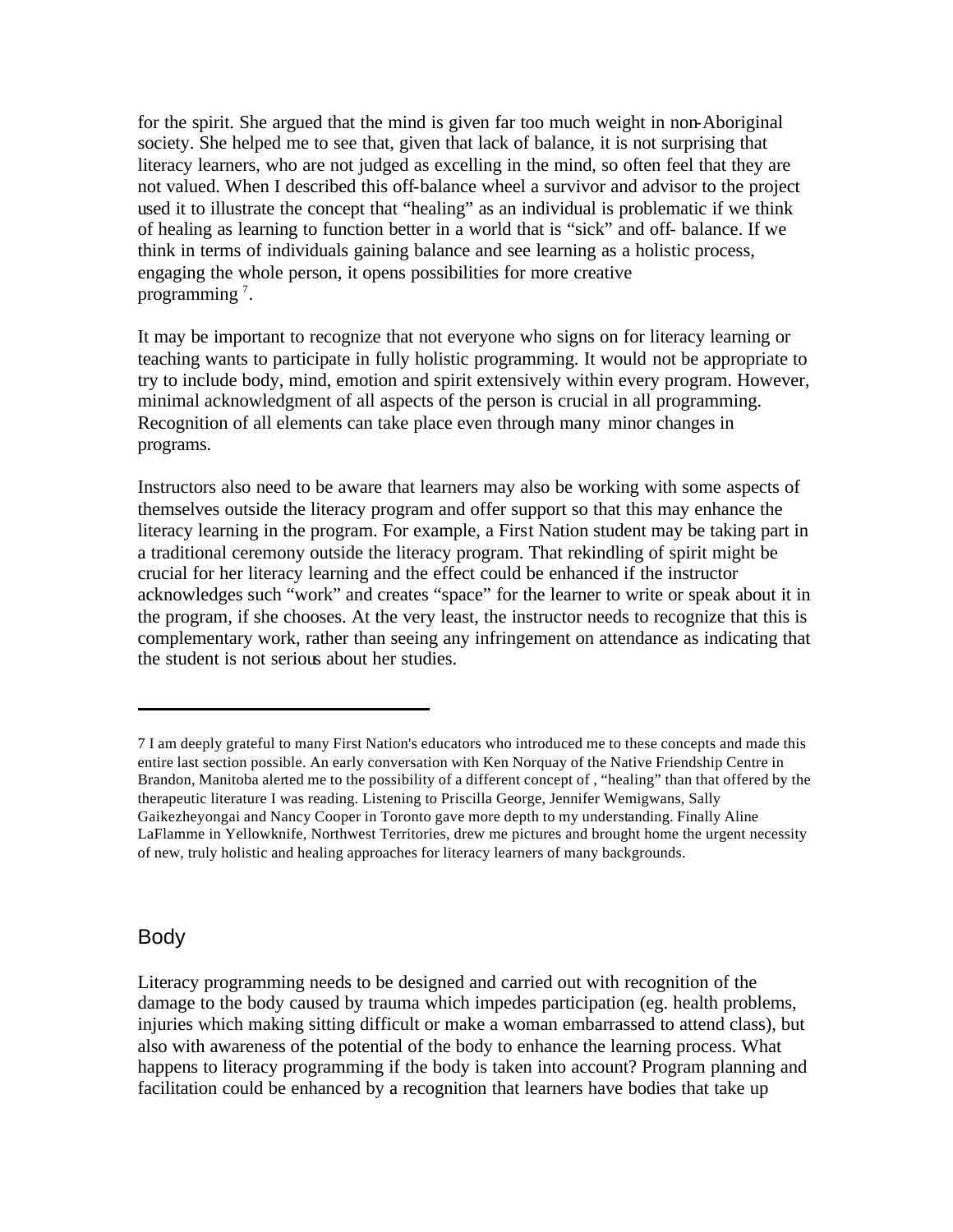<span id="page-26-0"></span>space. More awareness of the physical space within which learning is occurring and the ways the body can be drawn in to enhance learning would be part of a holistic program. If there are opportunities for people to move and to explore taking up space, as part of the learning process, they may be more able to stay present and learn.

Many survivors talk of the difficulty they have in believing they should "take up space". In many programs there is little notice taken of the body and the space for the program is inadequate and the prevailing attitude is that literacy programs have to "make-do" with what is available. I wonder whether programs could be more supportive for women seeking to claim the right to take up space. What does it say to women that there may seem to be little space for them even in the program, that the programs themselves seem to have no right to take up space and, in times of financial cut backs, perhaps no right to exist at all. How can we create the sort of literacy learning spaces which will help students feel a right to exist and to learn?

I have been questioning how literacy programming could look different if priority was given to making the centre or classroom a place where learners could feel their right to take up space and feel physically comfortable and safe. Some basics would include ensuring enough space between students so that they feel comfortable, freedom from people walking in or overhearing discussion, space to store their own work (particularly confidential journals). A setting that felt warm and comforting, where learners feel ownership, not like a traditional school classroom, would be especially valuable for those who experienced violence in the school setting.

It is challenging to imagine a broad range of ways to involve the body in the learning process. One possibility might be to include exercises which involve movement. I have found, in workshops and classes, that whenever I get people standing and moving, the classroom comes alive again. Possibilities for expression using modeling clay, paints, music or graffiti could help learners to discharge the tension in their bodies. Even the freedom to get up and go out of the room, or to get a cup of coffee may be a crucial physical movement to lessen stress and discomfort.

#### Mind

Much of the literature about the legacy of experiences of violence looks at whether the brain is changed from the experience. But in spite of a myriad of articles about the changes to the brain and the way in which memories of trauma are stored, my questions about memory and ability in the adult learning process were not answered by the literature I read or the therapists I interviewed. In the literature there were suggestions about trauma causing "damage" and links between trauma and learning disability. For example: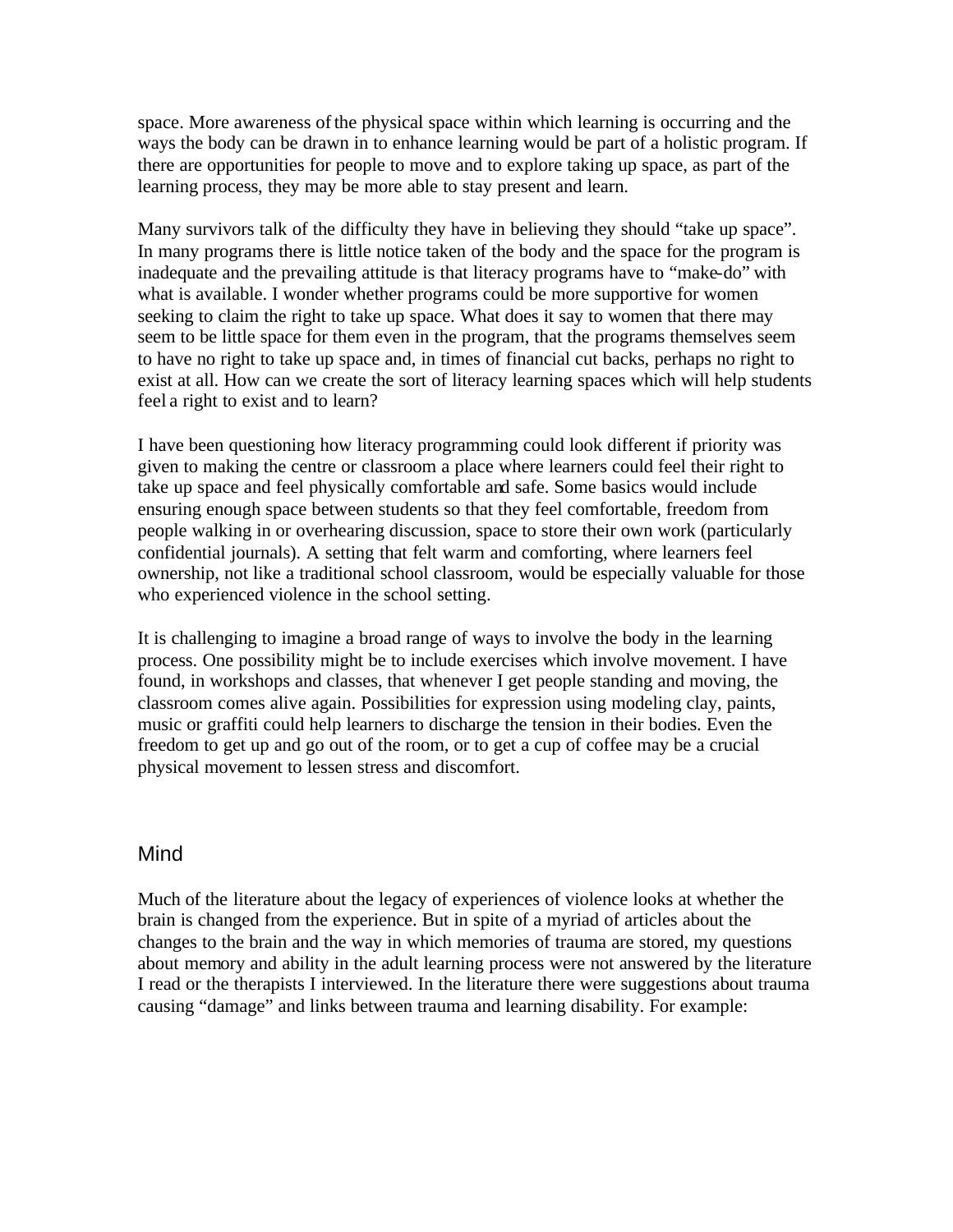Physiological hyperarousal interferes with the capacity to concentrate and to learn from experience. Aside from amnesias about aspects of the trauma, traumatized people often have trouble remembering ordinary events as well. Easily triggered into hyperarousal by trauma-related stimuli, and beset with difficulties in paying attention, they may display symptoms of attention-deficit/hyperactivity disorder. After a traumatic experience people often lose some maturational achievements and regress to earlier modes of coping with stress. ..... in adults it is expressed as excessive dependence and in a loss of capacity to make thoughtful, autonomous decisions. (van der Kolk, 1996, p.422).

Though the implications of such research for literacy learning raised many questions, the unproblematic creation of those who have experienced trauma as "other" was disturbing. One group of literacy learners were very clear that they did not like the concept of "damage" to the mind because they felt that it suggested no hope, and was diminishing.

I asked various counselors whether trauma affects current memory and if so, is it permanent. Several said that they were asking themselves the same questions. A key question for literacy programming is whether it would make any difference to literacy workers or to learners to know whether psychological difficulties with learning come from trauma. Would it lead to different ways to teach? Perhaps the issue compares with learning disability. For some learners, the label of learning disability has been helpful for them to free themselves from feeling stupid. For others it can seem medical, just another label, which does not help them learn. Similarly, a suggestion that problems with memory may be a result of trauma might make it easier for some learners to feel less stupid. Other learners might experience such a judgment as negative.

One learner I interviewed said eloquently that damage felt like a "put down" and sounded unfixable. She said that abuse causes so much pain that the mind blocks the pain, and so learning may also be blocked. She felt that the way in which the mind protects itself suggested that far from not working, the mind is working brilliantly. She said that she felt her mind was filled with all the ways in which she was reacting to the violence and that took energy away from new learning:

My mind is already being used, my mind is not damaged, my mind is busy.

Sandra Butler refers to this "busy-ness" as a natural and healthy response to prolonged stress that is a consequence of trauma, which requires various coping behaviors that result in increased difficulty in concentration (Butler, 1992). She calls this "trauma stress." Several learners stressed how much difficulty they had learning during crises and suggested that it would have been helpful to have been told that was common, so they did not blame their own stupidity.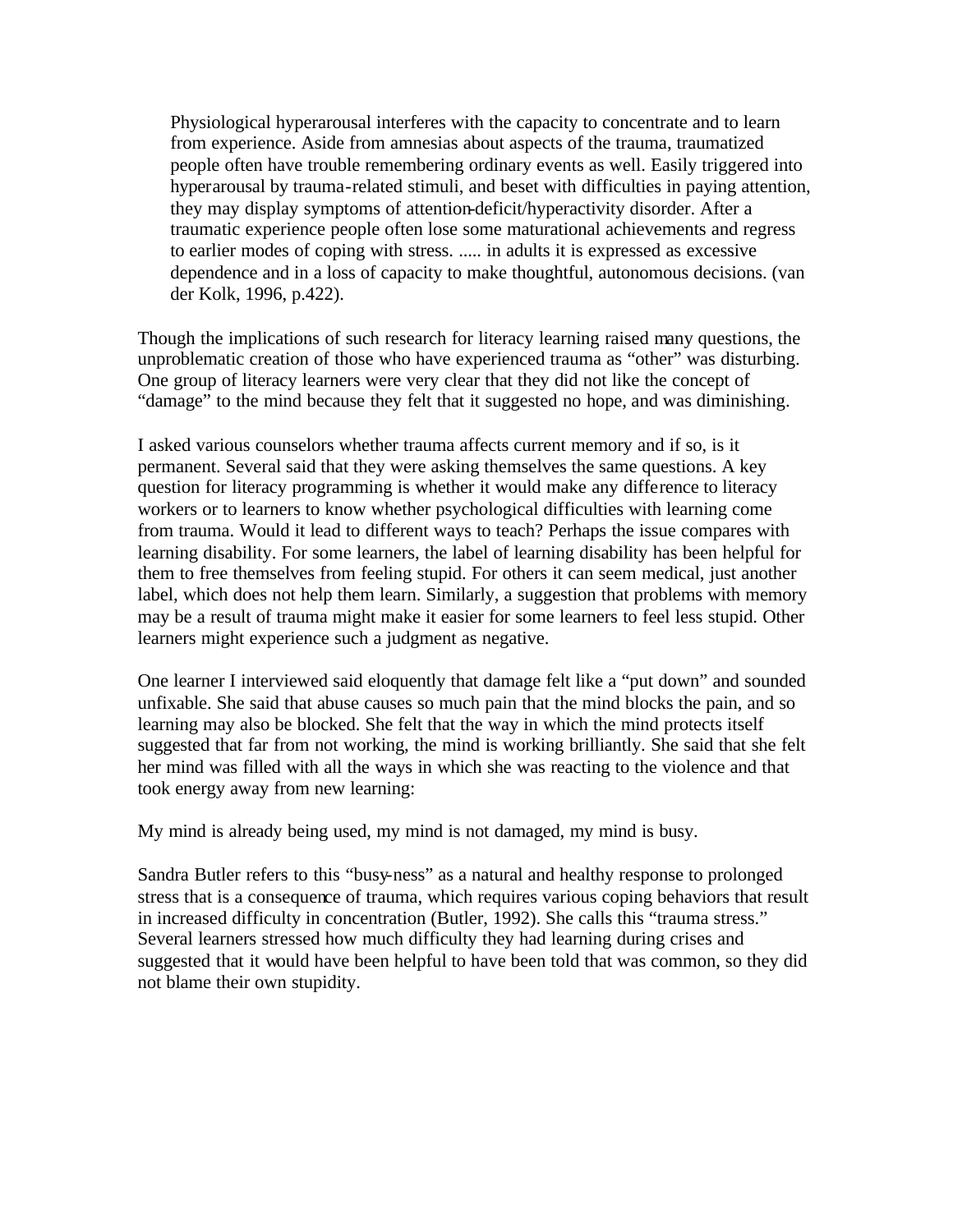Perhaps a crucial factor which can be addressed through literacy programming is the legacy of abuse that leaves many women feeling that learning is not for them, that they are only good for sex. Many counselors told me that childhood sexual abuse seems to lead to either a "bad girl" or "good girl" scenario. "Good girls" try to be super good, they work to be perfect in school and escape into the "safety" of school and the mind rather than the body. Some who have experienced severe trauma do extremely well in academic work. "Bad girls," seem to "believe" that they are only good for sex, as they were often told. They seem to give up on using the mind. This suggests that perhaps a key aspect of the mind that can be addressed in literacy programming is helping learners to shift their own sense that they don't have a mind that works, or that counts. Several students talked about the messages they received about their stupidity. For example, one learner spoke of the way her husband put her down:

You are stupid, I can't believe it, you have no idea, on and on... The body language, I can't believe... At first I'd fight back... but after a while, you can only take it for so long, I'd feel like I was shrinking. I started to believe it. It made me scared to ask for help or try to learn, I thought I couldn't learn. So I didn't even try

I was raised basically like that, the men are the breadwinners and the women stay home. Kept home. I heard the same things, you can't do it... I was scared to open the text book, I was so intimidated. I didn't want to look in it. It took me about seven weeks to open the book. ..... I closed it, I can't do it...

I felt stupid, how stupid can someone be, not to know.....

Other learners have suggested that what they need is a program to help them: "learn what a mind is" and learn that they "have a mind." I wondered what such a program would look like and whether it could help learners who have come to believe they do not have a mind.

A layered, integrated curriculum might help learners see that they have a mind and help them to "play" with learning. Play could make learners feel childlike, which might feel like a put-down, or it could make learners feel vulnerable, but it might free learners from the terror of being judged and judging themselves for making mistakes. Learners in every group I talked to told me about the value of learning about how they learn, of understanding that feeling stupid is a product of abuse, of learning that anxiety and "trauma stress" stopped them concentrating. So learning more about different ways of learning and blocks to learning might also be valuable.

One group of learners argued vehemently about whether a course about "learning to learn" should precede literacy learning or take place at the same time. They all worried that a course had to be carefully framed; otherwise it could easily seem like a put-down, a suggestion that they were not doing their lives right, or were not even ready for literacy class. I wondered about possibilities that combined both "before" and "during," such as an intensive first few weeks and then an . . ongoing support group while learners were taking part in literacy courses. A focus on building a strong sense of self as a learner might avoid some of the sense of put-down and be seen as useful by all learners.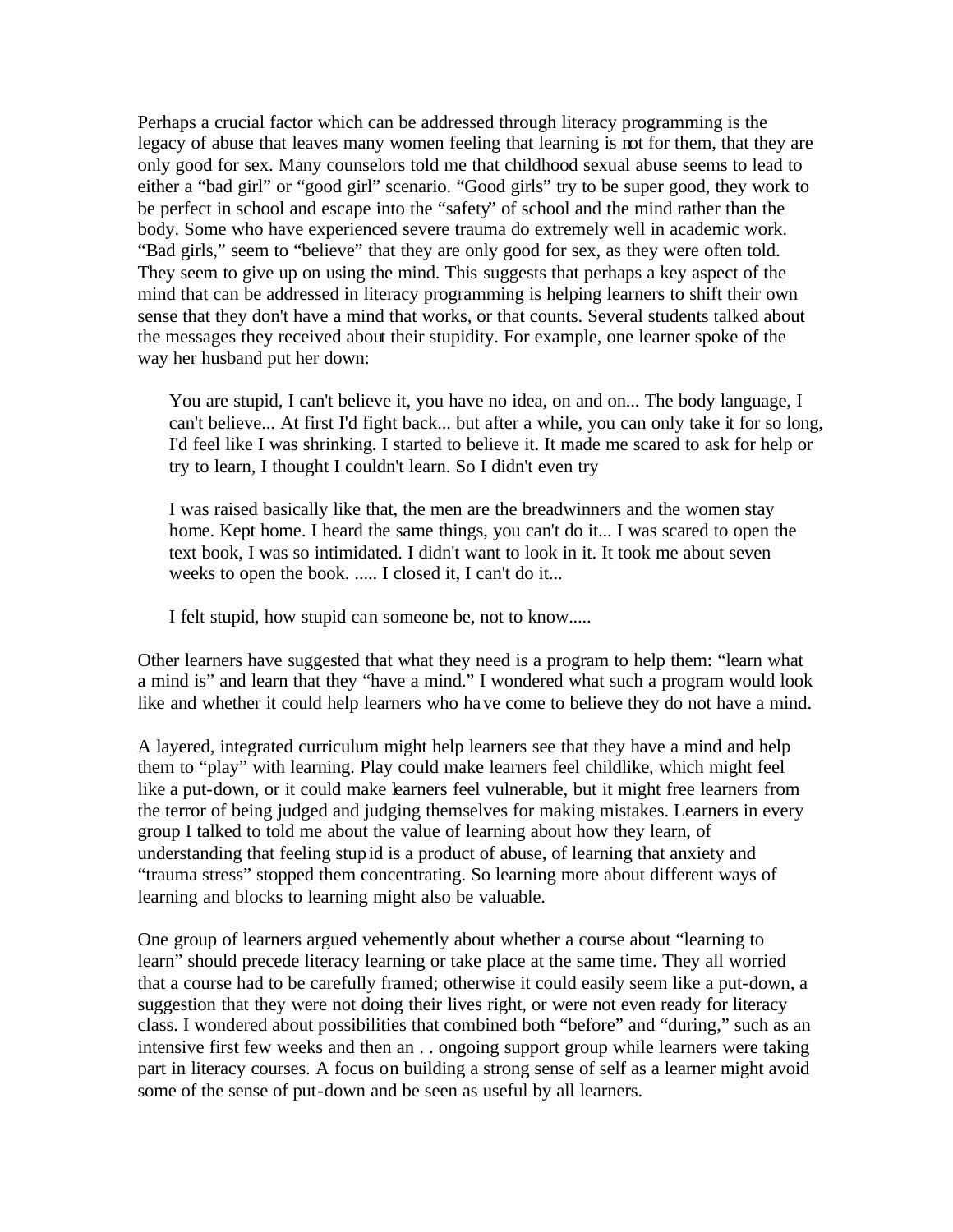# <span id="page-29-0"></span>Emotions

Emotions, or feelings, also playa big role for the survivor, yet in the literacy program there is often not a lot of space for emotions. Physical violence may leave visible wounds, but the emotional or mental effects are also present. Emotional or mental abuse also undermines the sense of self.

One counselor said that she felt that many of the learners were "too busy getting upset to learn". That felt very familiar to me. I knew what she was talking about, I had seen many learners that I could describe in that way. Another therapist talked about "difficulties with feelings." She said that many survivors have a fear of feelings while internally they struggle with intense sadness, vulnerability and enormous anger. Such a complex mix of feelings can make it easier to bypass or deny the feelings of sadness and fear and go straight to anger. This can mean that a survivor shows no feelings and then suddenly blows up. A well of feelings that cannot be easily expressed may mean that a survivor is "overreacting," as the feeling can be in response to past as well as present issues. Learning how to respond respectfully to such a complex mix of emotions is hard, as literacy workers need to both avoid dismissing the emotions that seem more "childlike," and avoid getting hooked and "overreacting" in response. It may be challenging to avoid shaming or blaming a learner, or suggesting tha t their reaction is inappropriate, while also recognizing that the emotion may not all be in relation to the current situation.

One therapist stressed the importance of literacy workers developing the "capacity to witness." She reminded me that survivors may be depressed and suicidal. Observing people who are feeling desperate can be very hard. She suggested that holding on to a belief that things will get better, and supporting the woman in finding ways to be with herself in despair that were not harmful, were two ways that workers could be supportive. One learner stressed that it does not work to tell literacy learners that they should just "leave their emotion at the door" as she was told in her program. Learners (and workers) need space for feelings within the program and places to go outside the program when the feelings are "too much" for themselves or for others to deal with in the class or group. As part of literacy work, learners could work with their feelings, learning to recognize them, drawing, talking and writing about their feelings.

# Spirit

In my reading I came across the concept of "soul murder" (Shengold, 1989). It was used to describe people who have been severely abused and brutalized. Initially I found the concept disturbing - it seemed like another description of "damage" and another way to make people "other" and outside. But the concept stayed with me as it did seem to capture the way in which some people who have been severely abused seem to see **themselves** as outside the human compact. When a First Nations' group of instructors talked about students whose "spirits have left" I realized that this talk about the soul or spirit was important. Yet I struggled with a sense that I would be laughed at by non-Aboriginal people if I tried to say that literacy work and the spirit had anything to do with each other.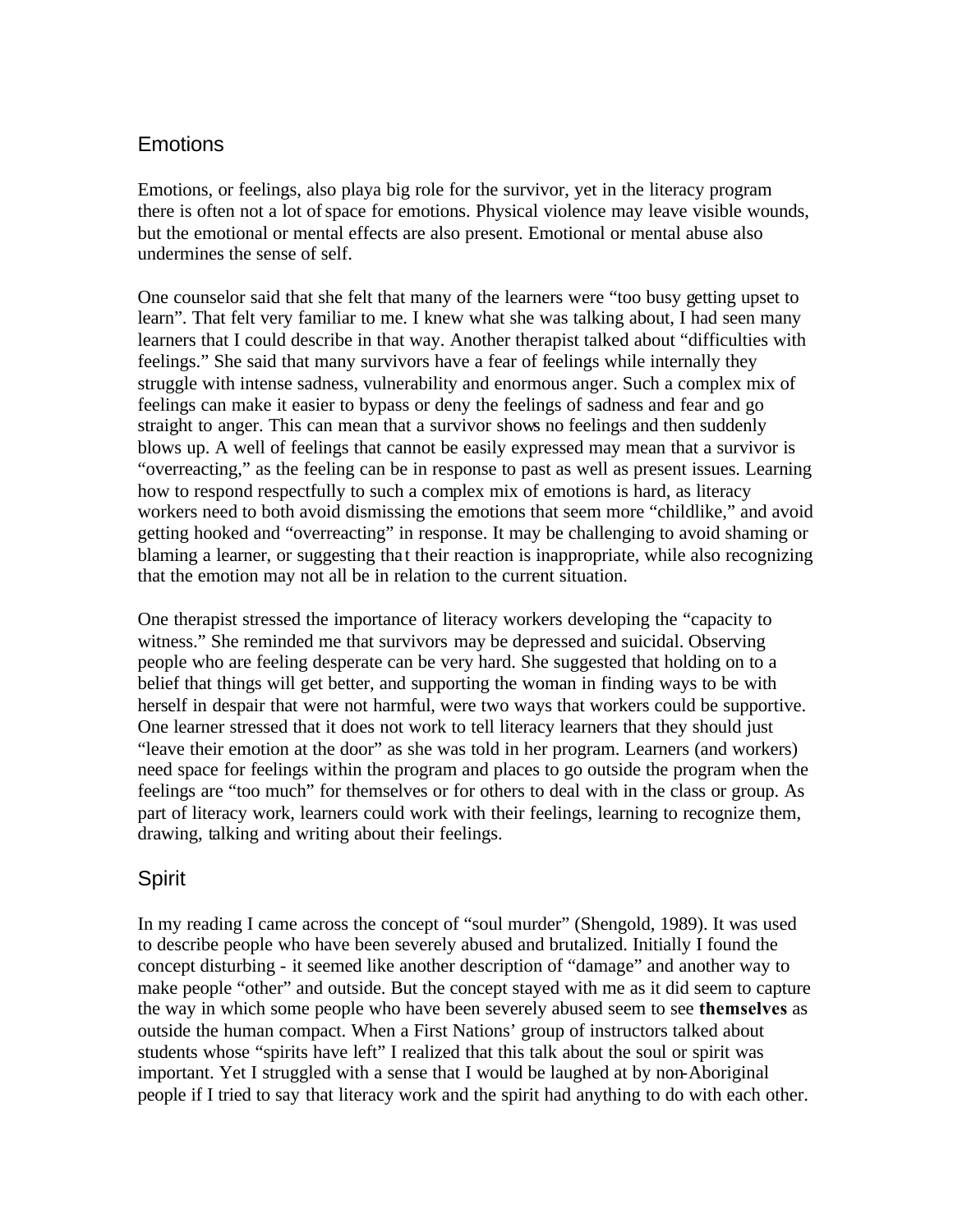<span id="page-30-0"></span>I was pleasantly surprised, then, when I did speak about it in a workshop and several participants picked it up and said how crucial they felt it was to recognize the spirit when we are teaching literacy.

It is not new to literacy workers to talk about learners feeling stupid, but the depths of feeling "pathetic" or worthless and the block that can create to learning may be something we have not adequately addressed. There are often debates about self-esteem and literacy and which comes first. Does work on improving literacy skills improve self-esteem or is work on self esteem needed to enable literacy learning to take place? I want to look at the ways they are intertwined and need to be addressed together, if learners who have been traumatized are going to have a sense of themselves as able to learn. I want to question whether thinking in terms of the spirit would help us to notice approaches different from traditional self-esteem work. Maybe we need to look at what helps a person believe they are worthy and sacred, and how specific beliefs which block learning - such as a learner's belief that she is stupid or must not make mistakes - can be turned around. How can we, in literacy, help someone to believe they are not stupid, believe that it is all right to make mistakes, trust that they can learn and begin to move from feeling badly about themselves?

# Creating Balance

Thinking about the four aspects of the person has challenged me to think about how the "damage" to each area I have heard about in my interviews could also lead to new possibilities for literacy work. A focus on body, mind, emotions and spirit could be far more than just addressing "damage." It could lead to a process where each aspect of the person was fully engaged in a creative learning process. If literacy could be more holistic, it might support a woman's process of "healing," of integration, and lead to a highly successful educational process.

Creating models for such programming would be a challenge. A further question remains: whether such models should be offered only as an alternative in literacy, leaving the mainstream unchallenged, or whether such shifts should influence literacy learning for a wide range of learners.

## Possible Actions:

- Conceptualize a fully holistic program that incorporates mind, body, spirit and emotions.
- Create curriculum for such a program exploring incorporating movement, playing with intellectual mind games, working with feelings and awareness of feelings, activities which recognize the spirit and rebuild a sense of value and worth.
- Explore the impact of creative use of space to help learners "take up space" and feel safe in the learning centre.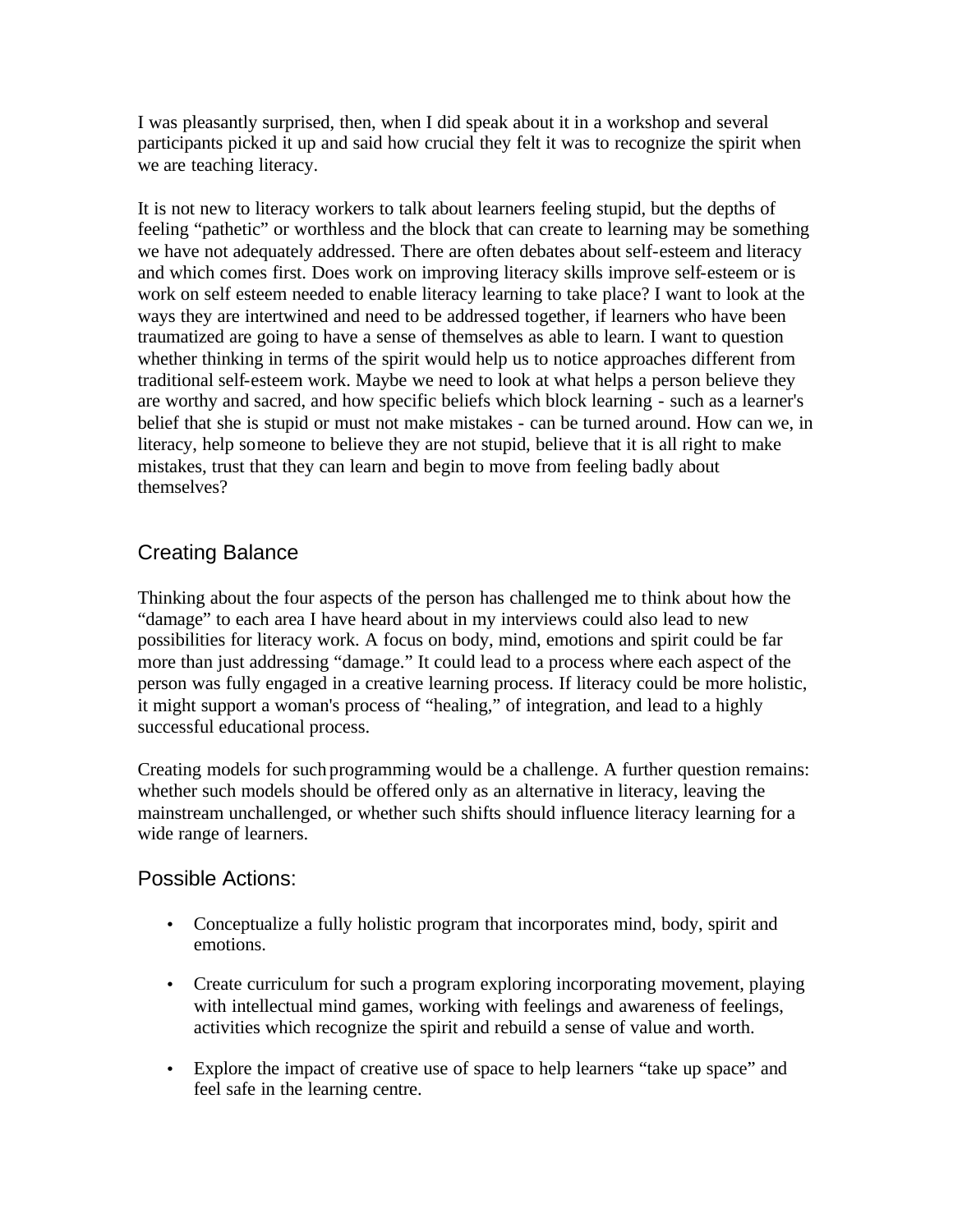• Try out new courses or support groups to help learners which could focus on issues such as learning to learn, looking at what hinders learning....

## Acknowledgments

I have already spoken of the impossibility of listing the names of all those who spent time talking to me in interviews. There is not space here either to acknowledge by name all the members of my advisory committee who coped with difficult and lengthy E-mail communications, the staff at CCLOW and NLS who believed in the work and made it possible, or the friends who listened to me spin ideas and supported me as I struggled with this material. I can only offer a collective "thank you" to ALL the people who are part of this work. I take responsibility only for any mistakes or errors. Many people contributed their genius and inspiration to the process which brought together the ideas and analysis on these pages.

# References

Avni, Ora (1995). "Beyond Psychoanalysis: Elie Wiesel's *Night* in Historical Perspective." In Lawrence D. Kitzman, ed. *Auschwitz and After: Race, Culture and "the Jewish Question" in France*. London & New York: Routledge.

Butler, Sandra (1992). Notes from lectures and workshops, OISE/UT, March 1992.

Danica, Elly (1996). *Beyond Don't. Dreaming Past the Dark.* Charlottetown: Gynergy.

Heald, Susan. (1997). Events Without Witness: Living/Teaching Difference Within the Paternalist University. *Curriculum Studies* 5 (1), pp.39-48.

Herman, Judith. (1992). *Trauma and Recovery: The Aftermath of Violence-- From Domestic Abuse to Political Terror*. New York: Basic Books.

Mitten, Denise & Rosalind Dutton. (1996). Outdoor Leadership Considerations with Women Survivors of Sexual Abuse. In Karen Warren, (Ed.) *Women's Voices in Experiential Education.* Dubuque, Iowa: Kendall / Hunt.

Shengold, Leonard. (1989). *Soul Murder.* New Haven: Yale University Press.

van der Kolk, B.A., McFarlane, A.C. & Weisaeth, L. (1996). *Traumatic stress: The effects of overwhelming experience on mind; body, and society.* New York: The Guilford Press.

# Ordering Information